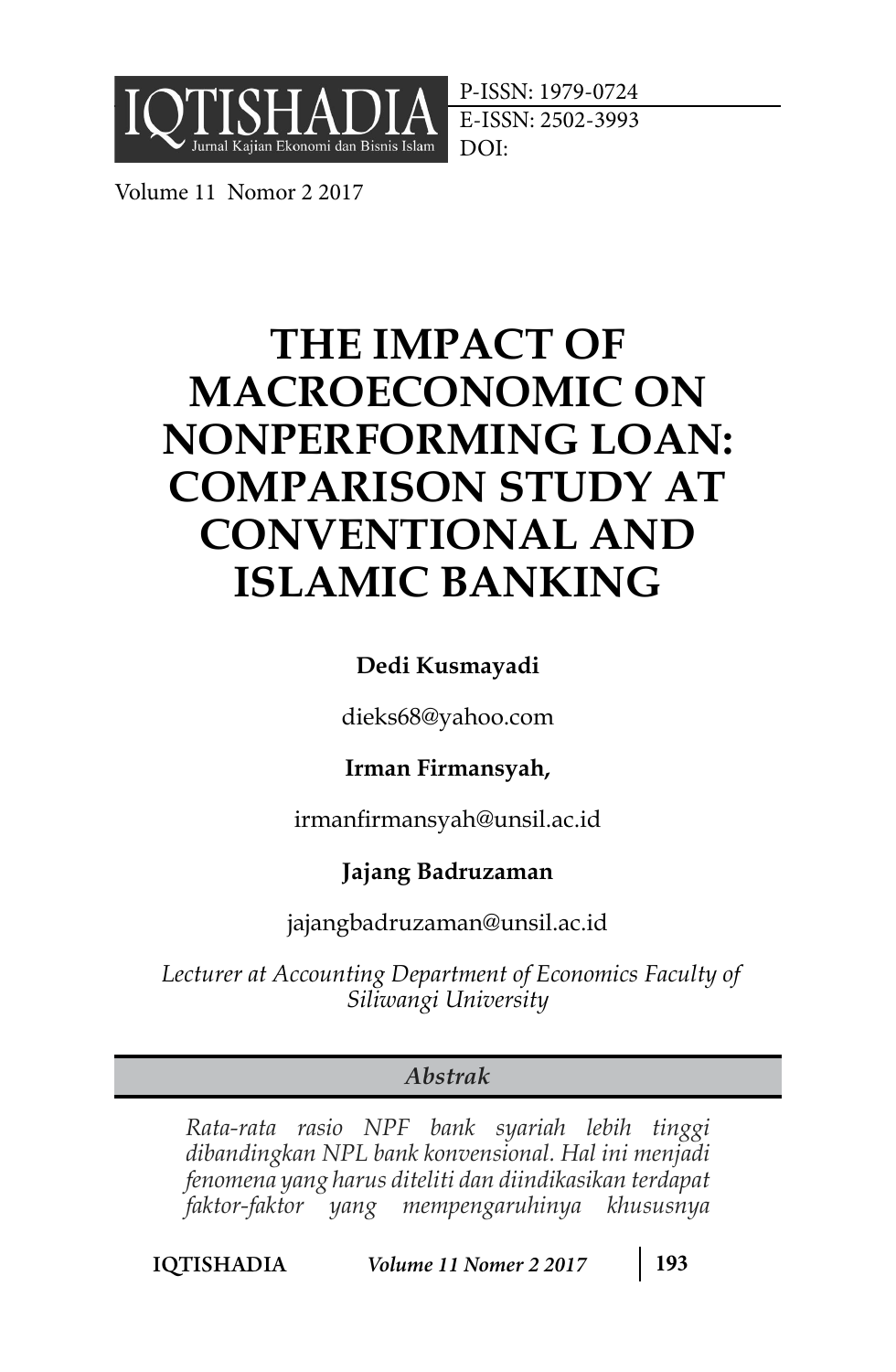*faktor makroekonomi. Penelitian bertujuan untuk membandingkan faktor-faktor yang mempengaruhi non performing loan (NPL) pada perbankan konvensional dan perbankan syariah. Beberapa variabel makroekonomi yang diduga mempengaruhi NPL/NPF adalah SBI/ SBIS, BI rate, nilai tukar, inflasi, GDP dan variabel kontrol yaitu efisiensi. Periode penelitian dari Maret 2010 sampai Desember 2016 dengan data triwulanan. Analisis menggunakan regresi linier berganda. Hasil penelitian menunjukkan bahwa dari seluruh variabel makroekonomi hanya SBIS, inflasi dan PDB yang berpengaruh negatif signifikan terhadap NPF bank syariah. Sedangkan hanya PDB yang berpengaruh terhadap NPL bank konvensional.*

*Dengan demikian hanya bank syariah yang merasakan dampak dari makroekonomi khususnya SBIS, inflasi dan PDB sehingga hasil ini dapat menjadi dasar bagi Bank Indonesia dan pemerintah dalam membuat kebijakan makroekonomi.*

*Kata Kunci: NPL, NPF, makroekonomi, perbankan*

## *Abstract*

*The average NPF ratio of Islamic banks is higher than NPL of the conventional bank. This becomes a phenomenon that must be examined and indicated there are factors that influence macroeconomic factors in particular. This study aims to compare factors affecting nonperforming loan (NPL) in conventional banking and Islamic banking. Some macroeconomic variables that are suspected to affect NPL/NPF are BIC/SBIC, BI rate, exchange rate, inflation, GDP, and control variable is efficiency. The study period from March 2010 to December 2016 with quarterly data. The analysis used multiple linear regression. The results showed that of all macroeconomic variables only SBIC, inflation and GDP has a significant negative effect on NPF Islamic bank. While only GDP has a significant negative effect on NPL conventional bank. Thus only Islamic banks are feeling the impact of macroeconomics especially*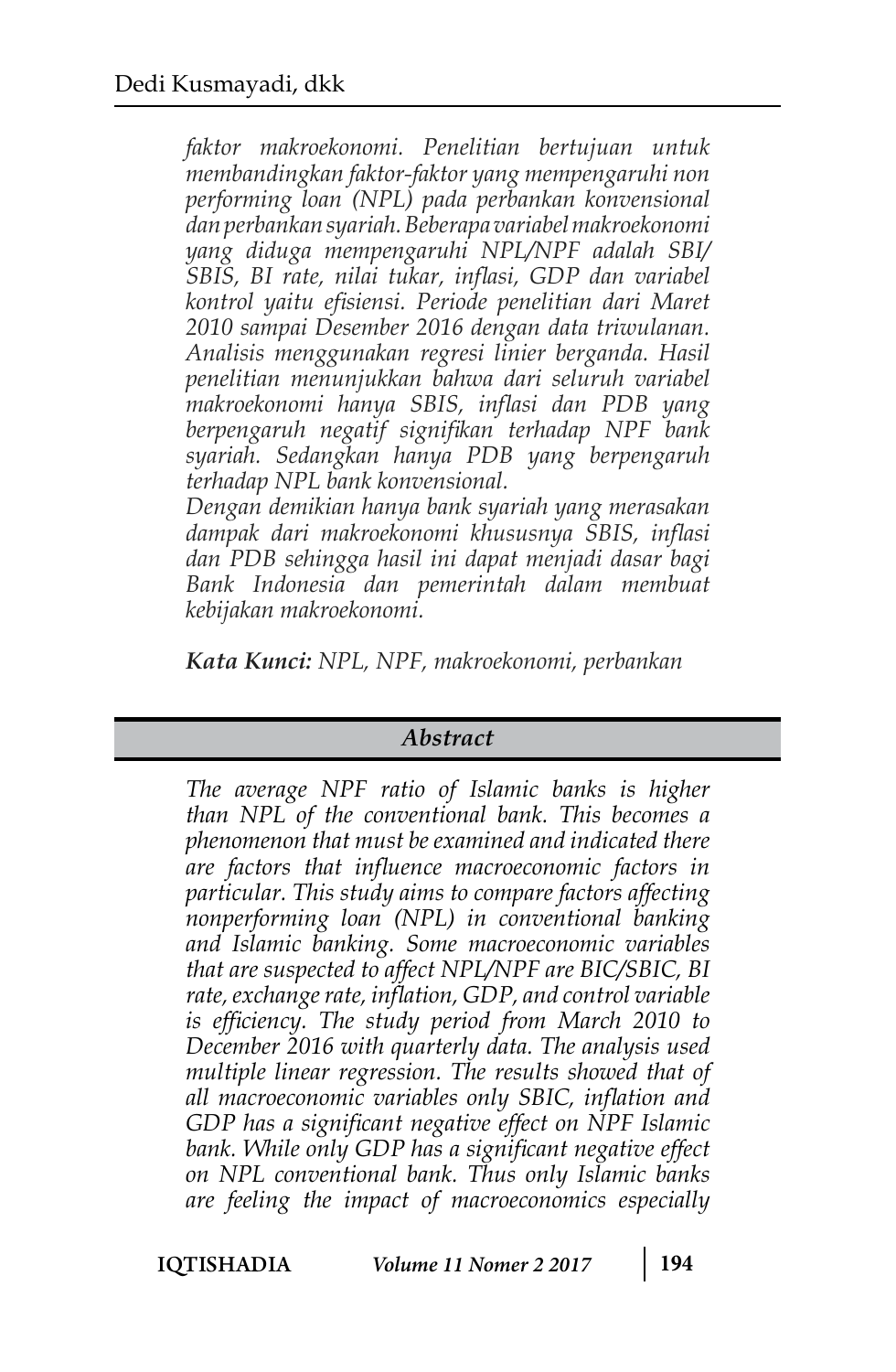*SBIC, inflation and GDP so that these results can be the basis for Bank Indonesia and the government in making macroeconomic policy.*

*Keywords: NPL, NPF, macroeconomic, banking*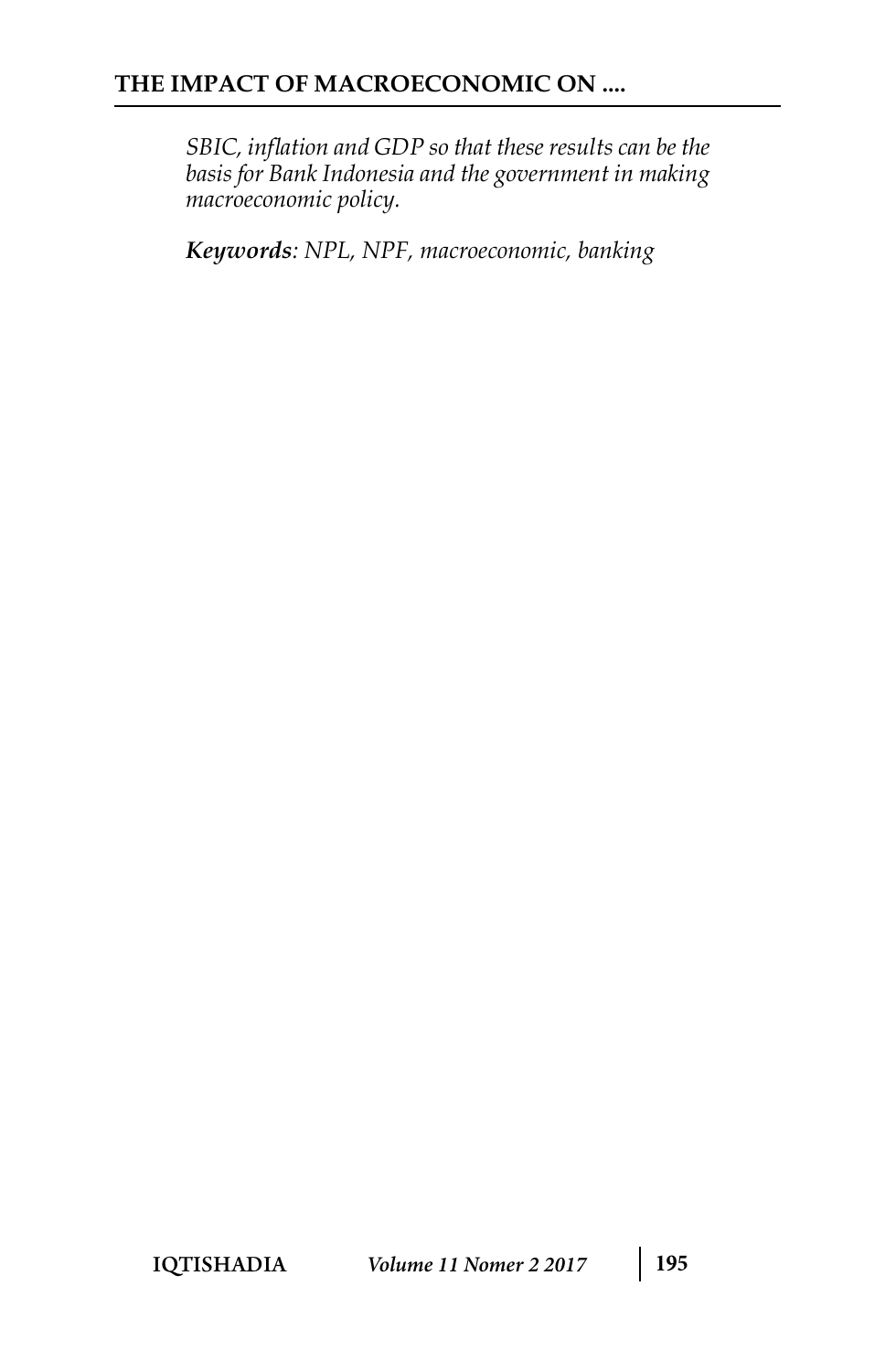# **INTRODUCTION**

Bank has a very strategic position in the Indonesian economy. as an intermediary, the bank works to help people with excess funds to be stored and channeled back to the people that are underfunded. Each party will gain an advantage over his activity.

So that national development can proceed smoothly through the economy, the banks should be in a safe position and away from the risk of loss because the bank is one pillar of the business capital. However, in practice, banks are always faced with the risk, especially in the disbursement of funds. This situation is illustrated by the presence of nonperforming loans (NPL ratio is high). The condition is certainly influenced by factors that influence it, including macroeconomic variables that have an impact on many sectors including the financial sector banks. The hope macroeconomic variables as a result of market mechanisms or due to monetary policy made by the central bank is able to improve the economy of the country so that these conditions ultimately impact the bank's declining financial risk.

Indonesia's banking system used is a dual banking system. With so measures was taken by Bank Indonesia is different for the two types of banks. Islamic bank does not know the interest system so that profits can be sourced from a profit share in the results of the businesses that use the funds of Islamic banks as well as investments of Islamic banks themselves (Antonio, 2001). Therefore, there are some terms that differ between the two types of banks. In Islamic banking credit terms replaced with financing so that the ratio of non-performing loans (NPL) is replaced by the ratio of nonperforming finance (NPF).

To know the condition of NPL and NPF in Indonesia Banking can be seen in the following graph:



#### **Figure 1: Developing of NPL and NPF in Indonesia Banking**

From figure 1, we can see that nonperforming finance in Islamic bank is higher than nonperforming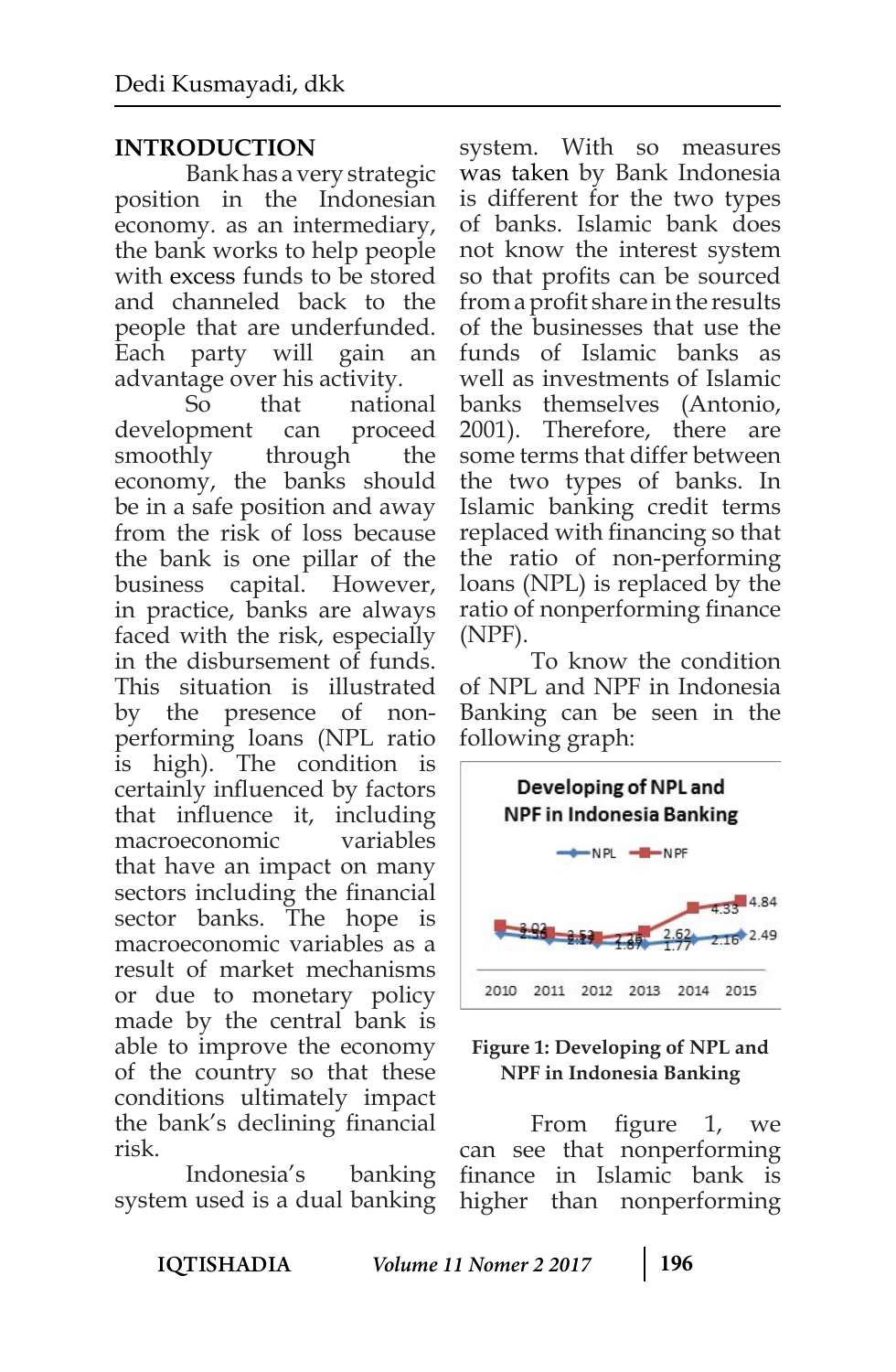loan conventional bank this is a sign that current state of Islamic banks has a high risk to the funds disbursed. So it must be known the factors that cause the high ratio of nonperforming loan/finance.

The high nonperforming loan banking is certainly influenced by external factors mainly macroeconomic conditions. Hakim (2017) states that macroeconomic condition has influence on non performing loan. Sudiyatno (2010) states that inflation, interest rates, and economic growth are macroeconomic variables that are often seen as factors that influence the decision of capital market participants. These variables have the potential to improve or degrade the performance of the company, either directly or indirectly. Sudiyatno (2010) also explained that the macroeconomic fundamentals are a reflection of the systematic risk. Deteriorating macroeconomic conditions will increase the systemic risk which can reduce the performance of the company, and vice versa. Therefore, we can conclude that the macroeconomic conditions can be predicted as factors that affect the financial risk of the bank. Where the financial condition of one of them can be proxied by the NPL ratio

decreasing the performance of the bank as a mirror. Samsul (2006) found that changes in macroeconomic factors will not immediately affect the company's performance but slowly and in the long term.

Several studies in Indonesia show different results regarding the macroeconomic conditions in the financial performance of banks, in particular, affect the performance of lending. Rahmawulan (2008), to found results, that GDP significant positive effect on nonperforming loan (NPF). Soebagia (2005) found that GDP no significant effect on of nonperforming loan (NPF). However, changes in the exchange rate and inflation have a significant impact on nonperforming loan (NPL). Arya (2010) found that inflation is not a significant impact on the change in the NPL. Mutamimah and Chasanah (2012) found that GDP positive effect on exchange rate but not significant to the NPF, but inflation negatively affect on NPF.

While the research results outside Indonesia are as follows: The study by Shu (2002) found that nonperforming loan in Hong Kong has a negative correlation with GDP growth and inflation. But it has a positive relationship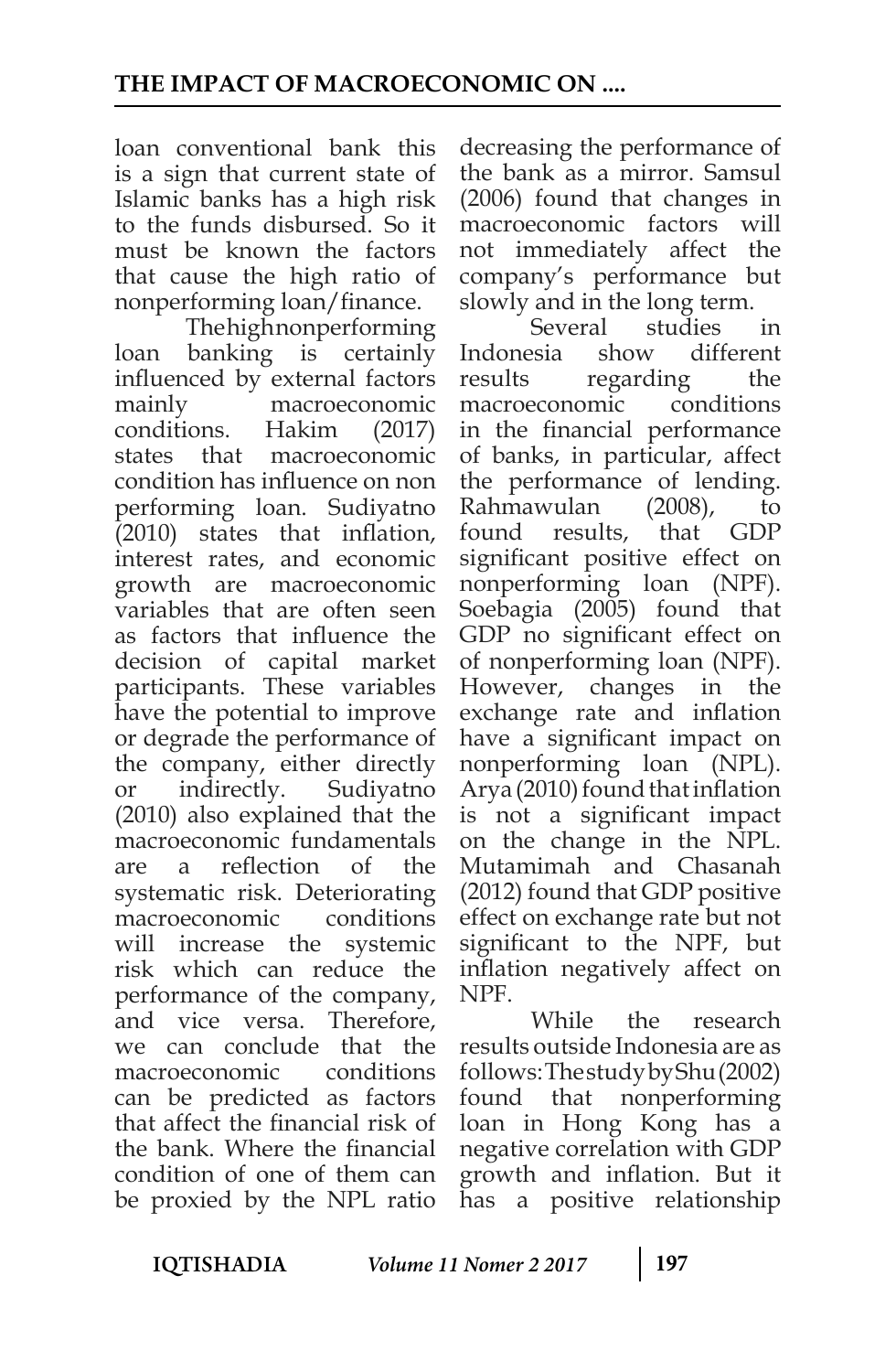with the level of interest rate. Results Farhan et al. (2012) conducted in Pakistan, found suitability perception that non-performing loan (NPL) of the banking sector had a positive correlation with the level of interest rate, inflation, and exchange rate while GDP growth has a significant negative correlation with problem loan. Results of research by Salas and Saurina (2002) in Spain, found that the factors that determine the problem loans are high interest rates, GDP growth conditions, and soft loans. Hoggarth research results, et al (2005) in the United Kingdom found that inflation and interest rate have a positive relationship with the credit crunch. Bofondi research results and Ropele (2011) in Italy, found that nonperforming loan is positively related to the level of borrowing and negatively related to the rate of growth of Gross Domestic Product.

Departing from the need to be known about the factors that affect the nonperforming loan of banks in particular of macroeconomic variables, and still the diversity of research findings of the factors that affect nonperforming loan banks both conducted in Indonesia and internationally, This requires re-examination with up to date data to complete

the current research gap. So, it is through this study will be tested again on the impact of macroeconomic variables either as a result of monetary policy as well as a result of market mechanisms on the nonperforming loan of banks. Monetary policy instruments were tested namely Indonesian bank certificates/sharia Indonesian bank certificates and interest rates, while the macroeconomic variables as a result of market mechanisms, namely exchange rates, inflation, and GDP. In this study also will be compared to both types of banks in Indonesia which conventional banks and Islamic banks with the efficiency ratio as a control variable. The efficiency ratio is used as a control variable because efficiency is a very important factor for banks. An efficient bank means paying close attention to every cost incurred should be maximized revenue. This is as one of the differentiators of research that has been done.

So that will be found the comparison of financial strength between Syariah bank and the conventional bank over macroeconomic disorder by considering the efficiency of each bank because the macroeconomic condition can not be avoided so it must get special attention.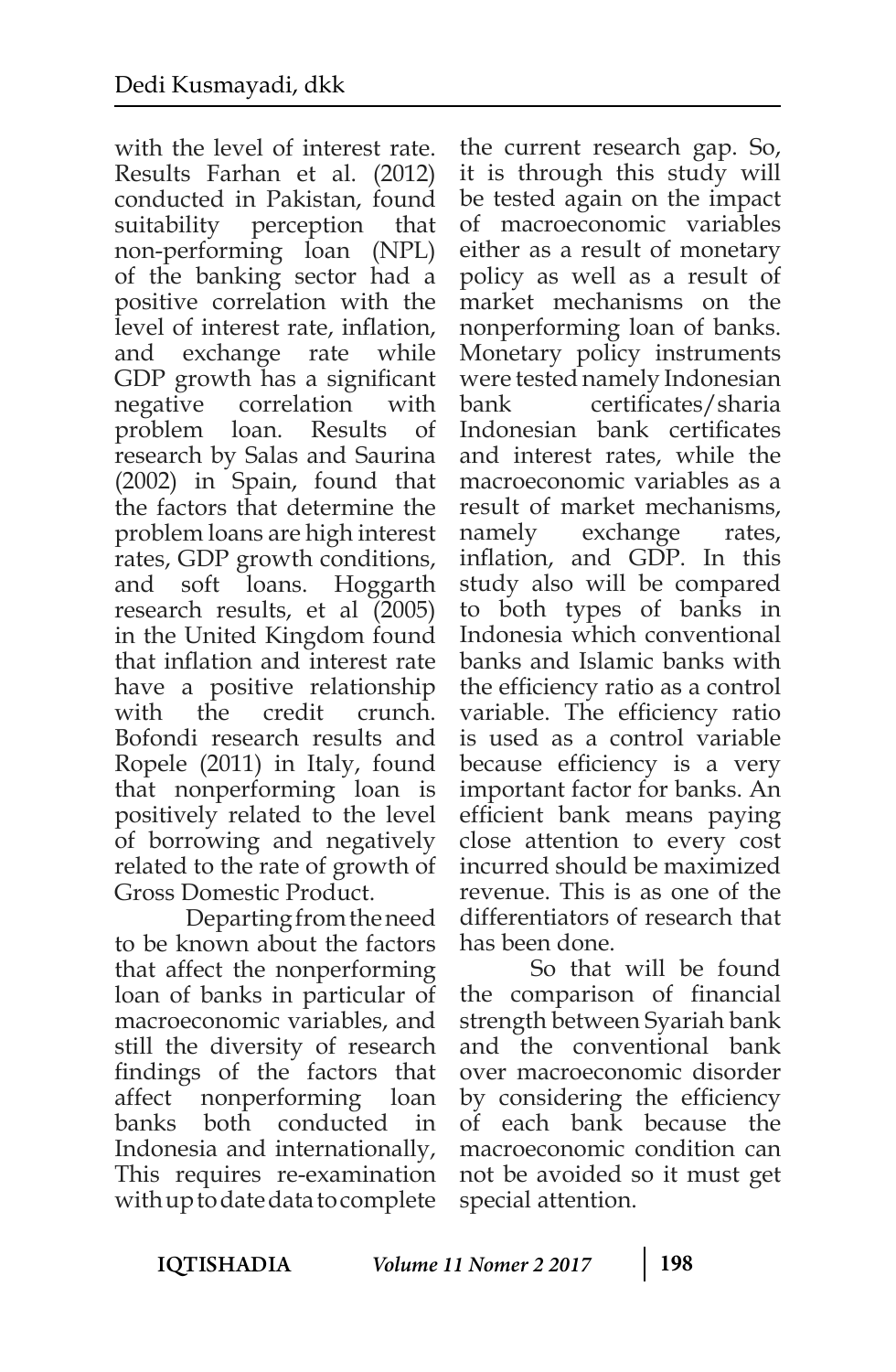Therefore, the results of this study can be an evaluation material for each bank of both types of banks in the face of external circumstances (macroeconomics) and also for Bank Indonesian as the central bank on the impact of policies issued to the high nonperforming loan.

## **LITERATURE REVIEW**

Yardstick of the success of bank management is to look at the financial performance. The better the bank's financial performance it showed in a safe condition. The entire management of the bank, both of which include capital management, asset quality management, general management, profitability management and liquidity management will eventually influence and lead to the profitability on a banking company (Payamta, 1999).

Indicators of the poor financial condition of banks are the amount of nonperforming loan ratio (financial risk). If this ratio is greater then it indicates a performing of the bank is not good. The level of bank business continuity is closely related to its productive assets, therefore the bank's management is demanded to be able to monitor and analyze the quality of earning assets owned. The quality of

earning assets showed asset quality with respect to the credit risk faced by banks due to the credit and investment bank fund. Earning assets quality assessed include the investment of funds in rupiah or foreign currency, in the form of loans and securities (Siamat, 2005). Credit risk accepted by the bank is one of the bank's business risk, resulting from nonpayment not back loans granted by the bank to the debtor. Therefore, credit management capabilities urgently needed by the bank concerned (Sinungan, 2000). Nevertheless, the level of problems that occur in the bank would not only result from the bank's internal factors but external factors that are difficult to avoid.

To determine the NPL can be seen in the ratio of the nonperforming loan (NPL) in conventional banks and the ratio of nonperforming finance (NPF) in Islamic banks. The ratio allowed by Bank Indonesia amounted to 5%. If the ratio is greater than 5% it is considered that the bank does not meet the category of healthy banks.

Some macroeconomics factors suspected to affect the nonperforming loan consist of Bank Indonesia Certificates (BIC), interest rate, exchange rate, inflation and Gross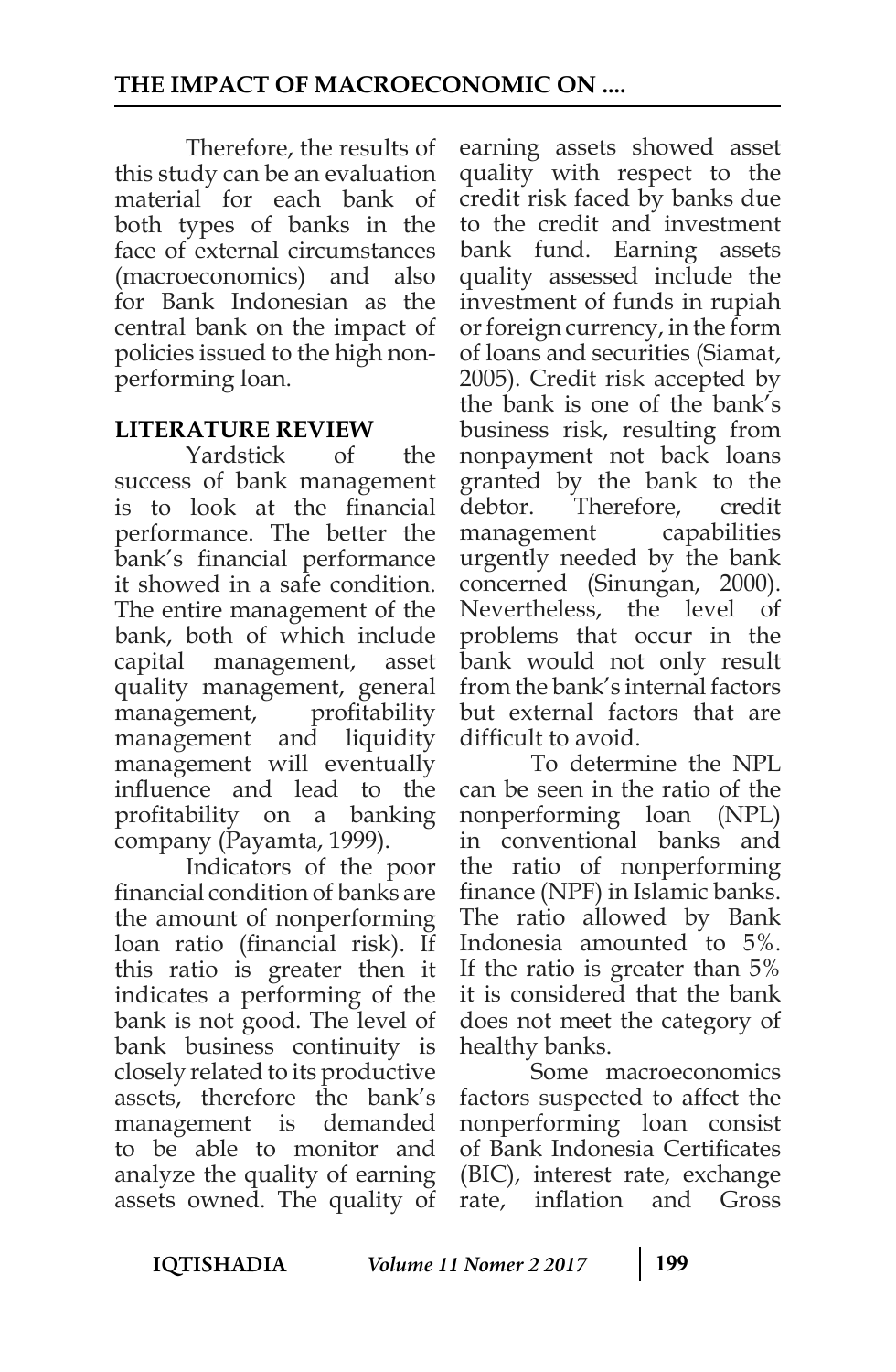Domestic Product (GDP).

Bank Indonesia Certificates (BIC) are securities issued by Bank Indonesia in recognition of short-term debt (1-3 months) with a discount/flowers system. Bank Indonesia Certificates is one of the mechanisms used by Bank Indonesia to control the stability of the rupiah and expressed as a percent. Meanwhile, Sharia Bank Indonesia Certificates (SBIC) are securities based on Sharia Principles in the short-term rupiah currency issued by Bank Indonesia (BI). Application of this Sharia Bank Indonesia Certificates made since the enactment of the PBI No. 10/11/PBI/2008 on March 31, 2008. Prior to the regulation set, securities based on sharia principles used by BI is Wadi'ah Bank Indonesia Certificates. Wadi'ah Bank Indonesia Certificates and Sharia Bank Indonesia Certificates expressed as a percent. Issuance of BIC or SBIC by Bank Indonesia is intended to address the problem of the country's economy in particular deal with the excess amount of money in circulation. Because if the money supply too much will make the rupiah is not stable and will continue to weaken. The result is the power of the public economy into

decline and will eventually have an impact on banks' risk on the money stored in the society. So that the public's ability to restore the funds to be decreased and at the same bank will increase bad loans. According to research conducted by Sipahutar (2007) and Rahmawulan (2008) that when the government raised interest rates BIC followed by conventional banks to raise interest rates on credit, the customer will have difficulty paying their credit coupled with interest rates higher and higher so that NPL will increase. This has been supported by research Zeman and Jurca (2008), Barajas et al (2008), Rahmawulan (2008), Iqbal (2008) and Simon (2012). Through this research will be shown to be back on the impact of the issuance of BIC/SBIC on the nonperforming loan of the bank.

The interest rate is the price that is willing to pay out of the use of money for a certain period (Kurniawan, 2004). Monetary policy through the interest rate of Bank Indonesia (BI) is crucial to the benefits and risks of a bank. Conventional Bank will determine the interest rate follows the BI rate so that conventional banks have a foothold in order to rescue its financial condition in the midst of uncertain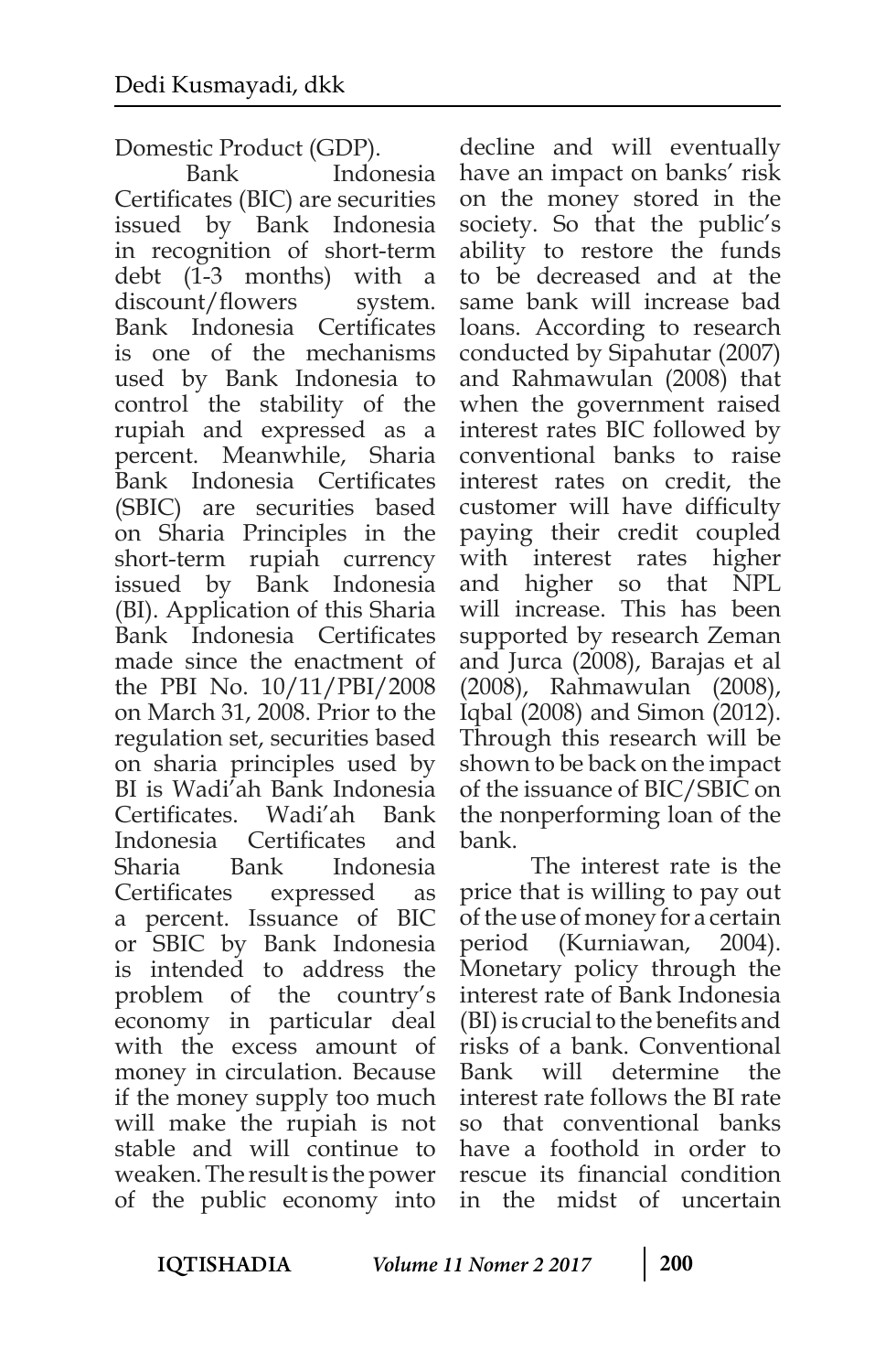economic conditions. Unlike the Islamic banks to determine the benefit based on the concept for the results, so it takes a good management in addressing risks. However, the necessary verification as to whether interest rates have an impact on the quality of Islamic bank financing, given the Islamic bank under the auspices of Bank Indonesia and can not be denied that people are still comparing the benefits and risks of choosing a conventional bank or Islamic banks. Therefore, to determine the effect of monetary policy through the interest rate (BI rate) to NPL of the bank so research is conducted. Data of previous studies show that the research results Setiawan and Sherwin (2017), Shu (2002), Hoggarth, et al (2005), Salas and Saurina (2006), Bofondi and Ropele (2011) and Farhan et al (2012) found that interest rates have a positive relationship with the nonperforming loan. This means that the higher the interest rate will increase nonperforming loan.

The exchange rate is the price of the domestic currency to foreign currencies (foreign). The exchange rate is the exchange rate of foreign currencies against the currencies of Indonesia which describes economic stability in the country of Indonesia.

Exchange rate caused partly because of the export-import mechanism which will form the rupiah. In this study, the exchange rate used is the rupiah to US dollar. If the exchange rate to US dollar is getting stronger then shows Indonesia country's economy in good condition. It leads to increased activity of the company because it is not burdened with the severity of the exchange rate, especially for companies that rely on raw materials imported. Therefore, if the exchange rate to US dollar strengthened tendencies customers will be easier to repay the loan. These conditions would benefit banks because it will increase profits and improve ROA. Conversely, if the exchange rate decreases then the customer has the heavy burden and the tendency will happen loans (NPL/NPF). Research conducted by Firdaus (2017), Soebagia (2005) and Farhan et al. (2012) found that the exchange rate had a significant impact on a nonperforming loan (NPL). But unlike Mutamimah and Chasanah (2012) who found that the exchange rate has a positive effect but not significant to the NPF.

Inflation is the tendency for an increase in the price of the products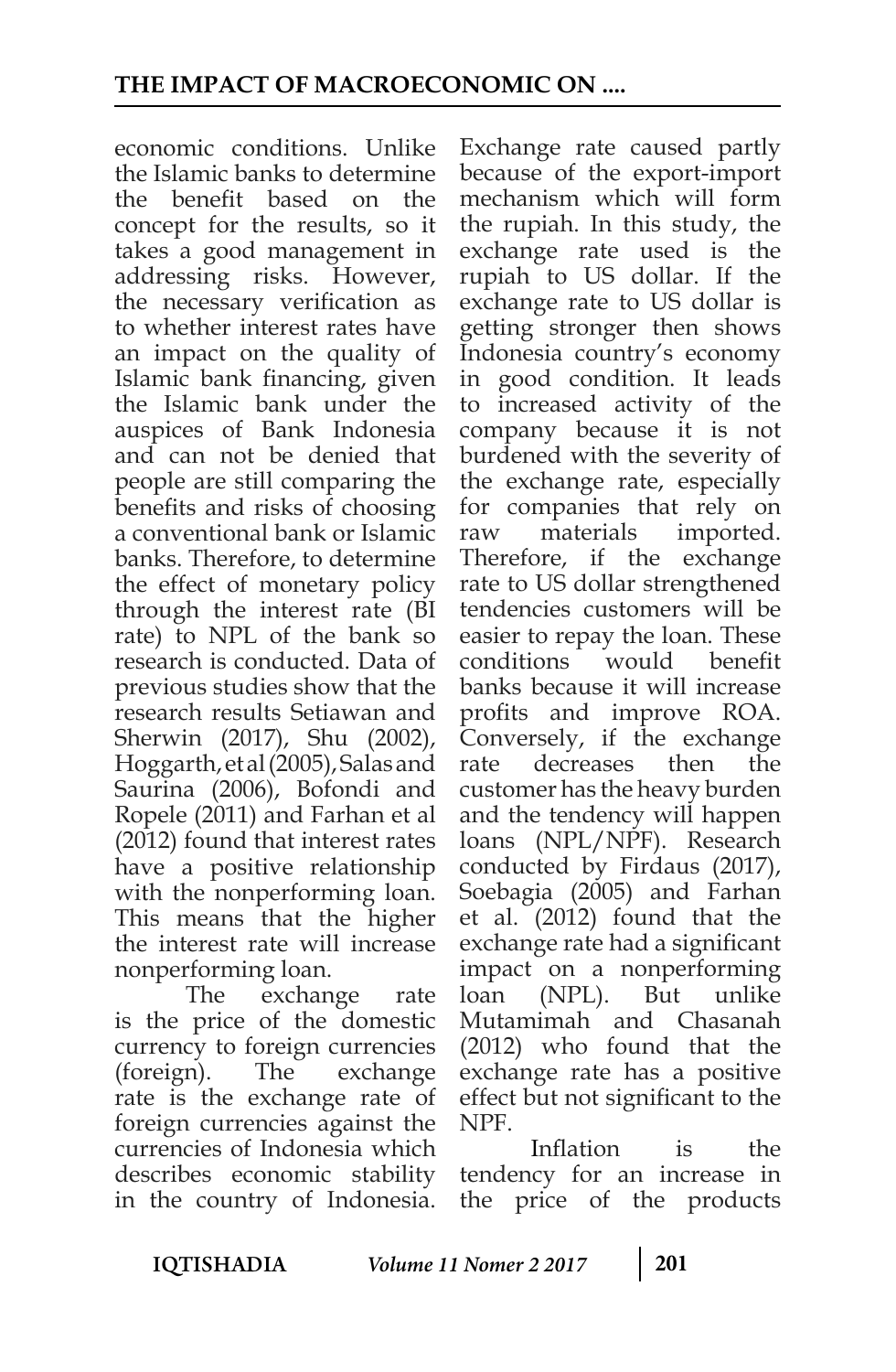as a whole. High inflation rates usually associated with economic conditions too hot (overheated). That is, the economy experienced a demand for a product that exceeds the capacity of its product offerings, so prices tend to rise. Inflation is too high will cause a decrease in the purchasing power of money. With the decline in the purchasing power of the feared would reduce the ability of customers to repay their debts. The impact is will raise the ratio of nonperforming loan (NPL/NPF). Soebagia (2005), Hoggarth, et al (2005) and Farhan et al. (2012) found that inflation is a significant impact on problem loans. In contrast to Firdaus (2017), Shu (2002) and Mutamimah and Chasanah (2012) who found that inflation negatively affects the NPF. But unlike Arya (2010) found that inflation is not a significant impact on the NPL. So did the research Firmansyah (2014) found that when people declining purchasing power does not diminish the public turned out to pay off the debt obligations in financing.

Gross Domestic Product (GDP) is a measure of the advance of the country's economy as shown by the number of goods and services produced by the company. If GDP increases, as a measure

of improved earnings and economic conditions in good condition. Therefore, it would affect the ability of customers to repay their loans. Conversely, if the poor economic conditions, the ability of customers to fulfill their obligations will be correspondingly reduced. Thus the impact is banks as the lenders will increase bad loans outstanding that cause a rise of the nonperforming loan. With the increase of nonperforming loan will decrease financial performance. Rahmawulan (2008) and Salas and Saurina (2006) found that GDP positive effect on problem loans. While Shu (2002), Bofondi and Ropele (2011) and Farhan et al. (2012) found that nonperforming loan had a negative correlation with GDP growth. In contrast to Soebagia (2005) and Mutamimah and Chasanah (2012) who found that GDP does not affect the problem loans. These differences cause important to research done back in order to find the most convincing answer on the impact of the GDP on the NPL of the bank.

In this study also used a variable control namely banking efficiency. Banking efficiency as measured by the ratio of Operating Expenses to Operating Income (OEOI), was used as a control variable in predicting the effect of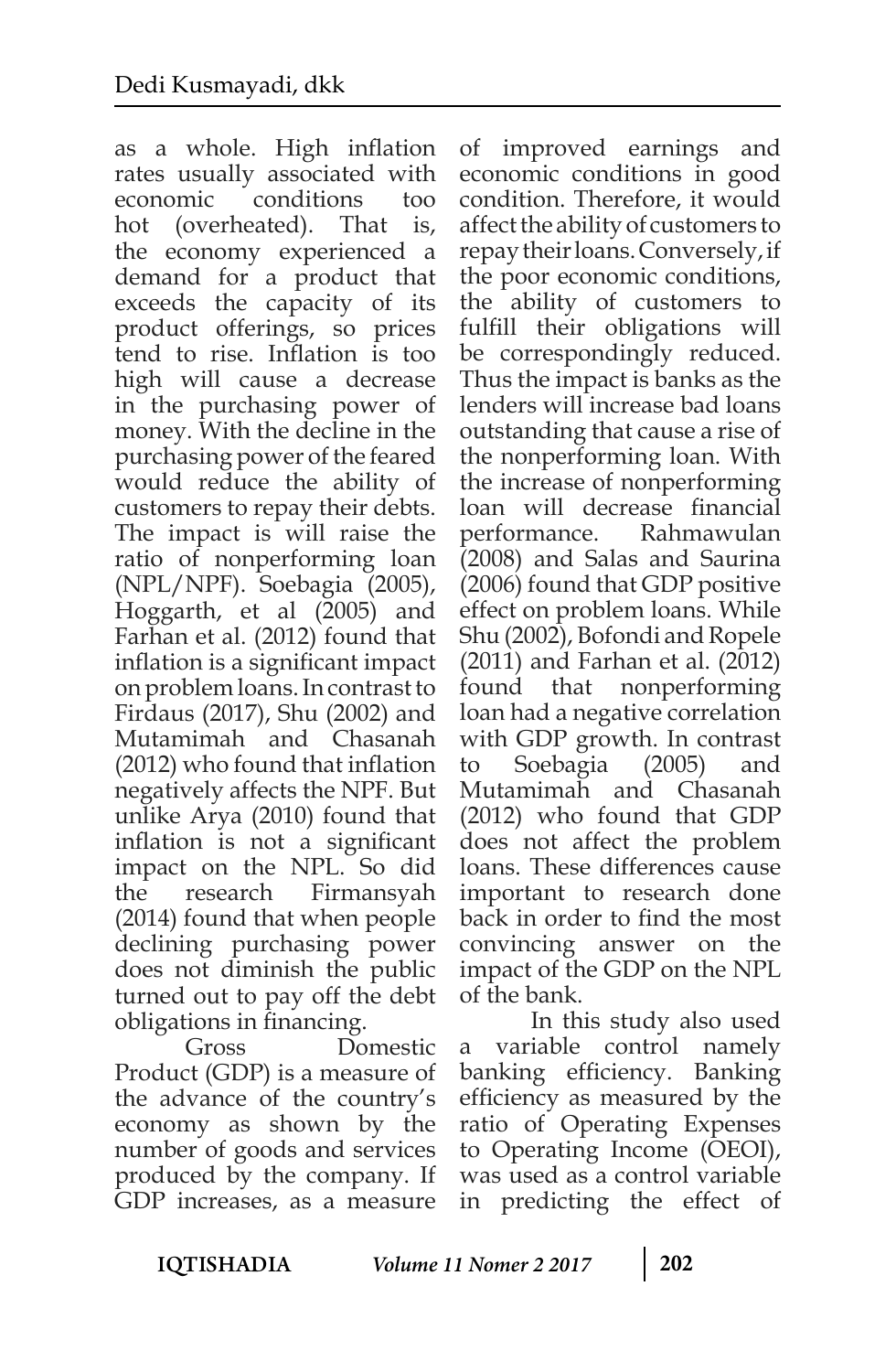macroeconomic indicators on the occurrence of the bad loan. This is because OEOI closely related to the operational of the bank. Operational costs are too high to inhibit the high bank profits. While the bank's high income with low operating costs can make the condition of banks are in a healthy position, which means an inclination to minimize the occurrence of bad credit can be overcome.

Based on theory and results studies, the framework of this research can be described as follows:

consists of NPL and NPF taken from BI through Indonesia Banking Statistics and Islamic Banking Statistics.

- 2. Independent variable consists of BIC/SBIC, BI rate and inflation are taken from a website that is www.bi.go.id and GDP are taken from a statistics central agency.
- 3. Control Variables is efficiency is taken from BI through Indonesia Banking Statistics and Islamic Banking Statistics.



**Figure 2. Framework**

#### **RESEARCH ETHODOLOGY**

In this study, the population is around the conventional banks and Islamic banks in Indonesia in the period of 2010 to 2016 using quarterly data.

1. The dependent variable

using multiple regression analysis to test all research model. There are two models of the research is as follows:

1. Model to test the effect of macroeconomic to NPL of conventional bank

 $NPL = a + b1 BIC + b2$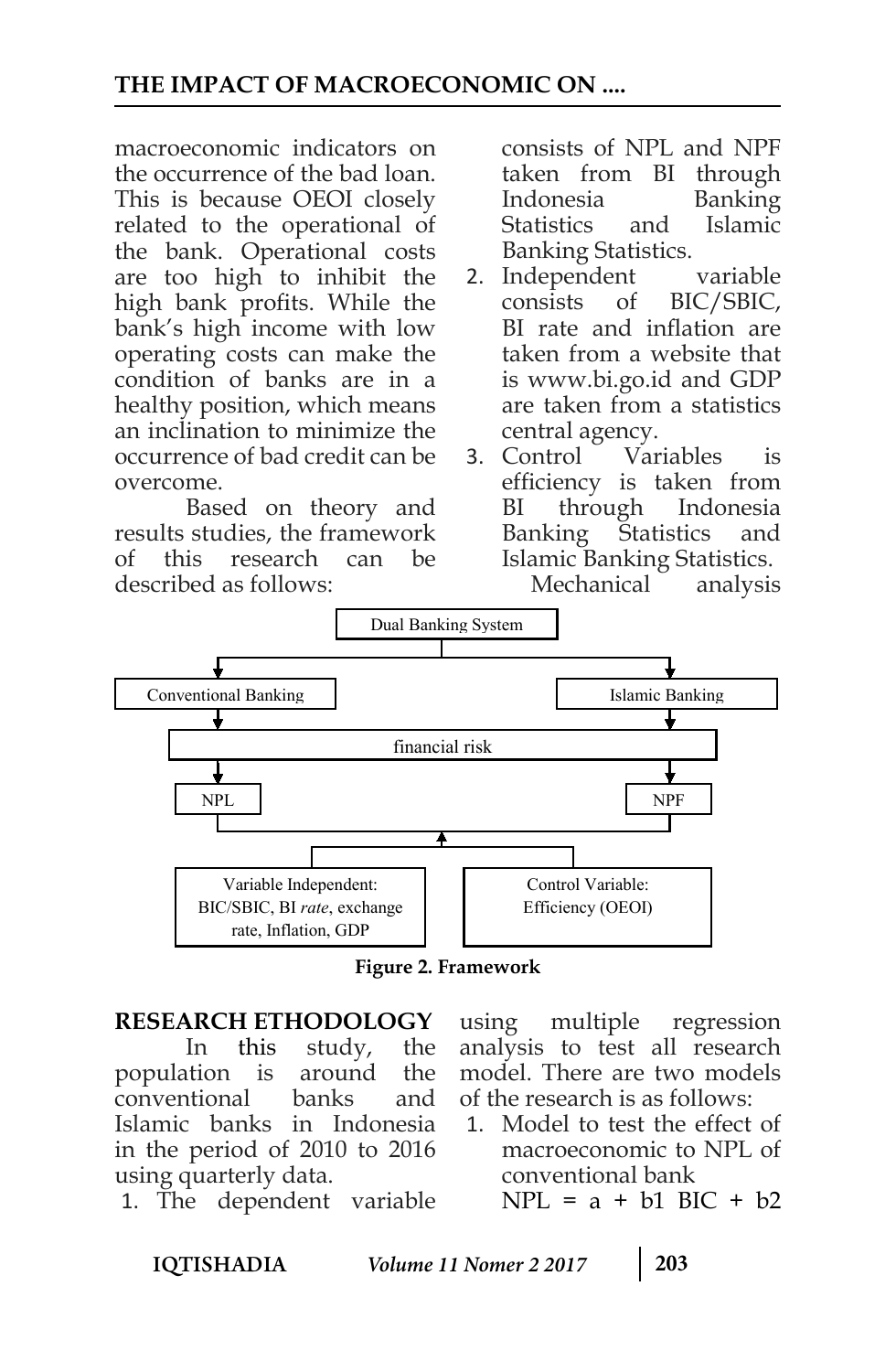BI rate +  $b3$  exch rate +  $b4$ INF + b5 GDP + b6 EFF + *e* 

2. Model to test the effect of macroeconomic to NPF of Islamic bank

 $NPF = a + b1 SBIC + b2$ BI\_*rate* + b3 exch\_rate + b4 INF + b5 GDP + b6 EFF+*e* 

Where: NPL/NPF = *Non performing loan*/*Non Performing Finance,*  BIC = Bank Indonesia Certificate, SBIC = Sharia Bank Indonesia Certificate, BI\_rate

= Bank Indonesia rate, Exch\_ rate = exchange rate Rupiah to US Dolar, INF = Inflation, GDP = Gross Domestic Bruto, EFF = Efficiency using Operational Expenses to Operational Income, *e* = *error.*

The test results of this study are influenced by the value of the variable coefficient significance is concerned. The conclusion the study results are based on t-test to test the significance of the influence of the independent variables on the dependent variable with the significance level of 5% (0.05). While the F-test (F test) was used to test the accuracy of the regression model. Hypothesis testing is done if it meets the test quality data through the classical assumption test of normality test, heteroscedasticity, autocorrelation and multicollinearity test. The data in this study will be processed using IBM SPSS ver. 21.0 for windows.

# **RESULT AND DISCUSSION Result**

On data collected in accordance with the criteria of the research is research in conventional banks and Islamic banks, then test the data quality to ensure data is worthy of testing the hypothesis. The results of data quality analysis of conventional banking are presented in Table 1 and Table 2 below:

Table 1. Normality, autocorrelation, and Heteroskedasticity of Conventional

| Bank Data |
|-----------|
|-----------|

| <b>Classic Assumption Test</b> |                        |       |  |  |
|--------------------------------|------------------------|-------|--|--|
| Kolmogorov-Smirnov             | Asymp. Sig. (2-tailed) | 0.200 |  |  |
| Test                           |                        |       |  |  |
| Durbin-Watson                  |                        | 1.849 |  |  |
| Glejser Test                   | Sig. BIC               | 0.323 |  |  |
|                                | BI rate                | 0.895 |  |  |
|                                | Exch_rate              | 0.614 |  |  |
|                                | Inflation              | 0.850 |  |  |
|                                | <b>GDP</b>             | 0.988 |  |  |
|                                | EFF                    | 0.195 |  |  |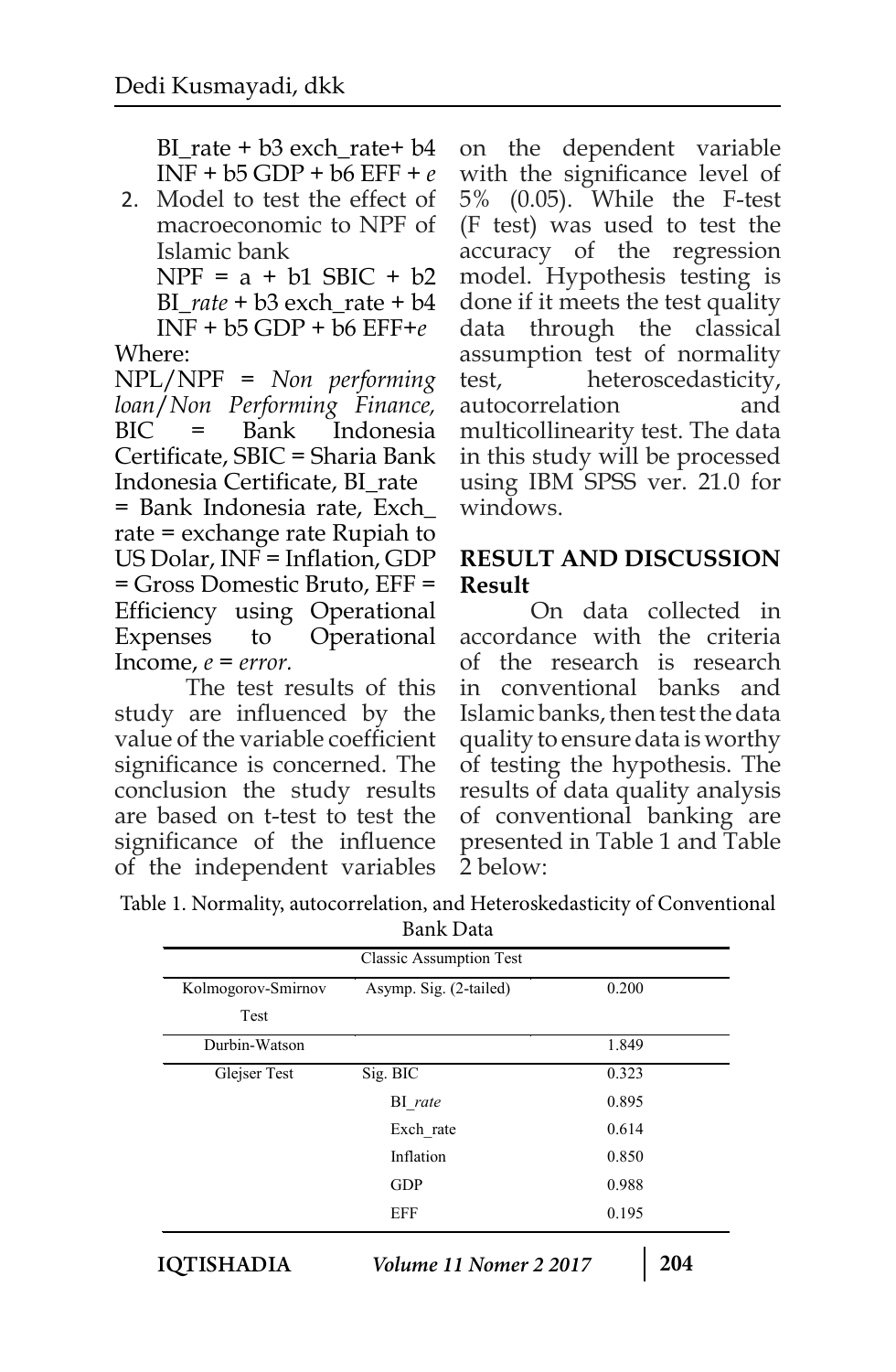#### **THE IMPACT OF MACROECONOMIC ON ....**

| TOL. BIC  | 0,231 |
|-----------|-------|
| BI_rate   | 0,139 |
| Exch rate | 0,474 |
| Inflation | 0,124 |
| GDP       | 0,214 |
| EFF       | 0,392 |

| Source: Output IBM SPSS (Data processed) |  |  |
|------------------------------------------|--|--|
|------------------------------------------|--|--|

The results of data normality test of conventional banking can be seen in Table 1. Based on the output Kolmogorov-Smirnov test and produce value Asymp. Sig (2-tailed) is 0.250. This value is greater than 0.05 or 5%. It can be concluded that the data are expressed in the normal distribution.

Results of<br>rrelation analysis of autocorrelation analysis conventional banking data in Table 1, the value of Durbin-Watson (DW) of 1.849. Based on the output Durbin-Watson (DW) with  $k = 6$  and  $n = 28$  then the value of  $dL = 0.9505$  and  $dU$  $= 1,9585$ , then a 4-dU  $= 2,0415$ and  $4-dL = 3,0495$ . Therefore

the value of DW is an area that is free of autocorrelation.

The results of analysis Glejser test of conventional banking data in Table 1, note sig. all independent variables more than greater than 0.05. This means that no heteroscedasticity in regression models in this study.

The result of multicollinearity test of<br>conventional bank shows conventional bank shows the average TOL value is above 0,1. This shows the regression model freed from multicollinearity between independent variables.

Results of processing data quality of Islamic bank are presented in Table 2 below:

| Table 2. Normality, Autocorrelation and Heteroskedasticity |  |
|------------------------------------------------------------|--|
| Test of Islamic Banking Data                               |  |

| <b>Assumption Classic Test</b>                 |           |       |  |  |  |
|------------------------------------------------|-----------|-------|--|--|--|
| Kolmogorov-Smirnov Test Asymp. Sig. (2-tailed) |           | 0.200 |  |  |  |
| Durbin-Watson                                  |           | 1.257 |  |  |  |
| Glejser Test                                   | Sig. SBIC | 0.987 |  |  |  |
|                                                | $BI_rate$ | 0.919 |  |  |  |
|                                                | Exch_rate | 0.480 |  |  |  |
|                                                | Inflation | 0.846 |  |  |  |
|                                                | GDP       | 0.878 |  |  |  |
|                                                | EFF       | 0.264 |  |  |  |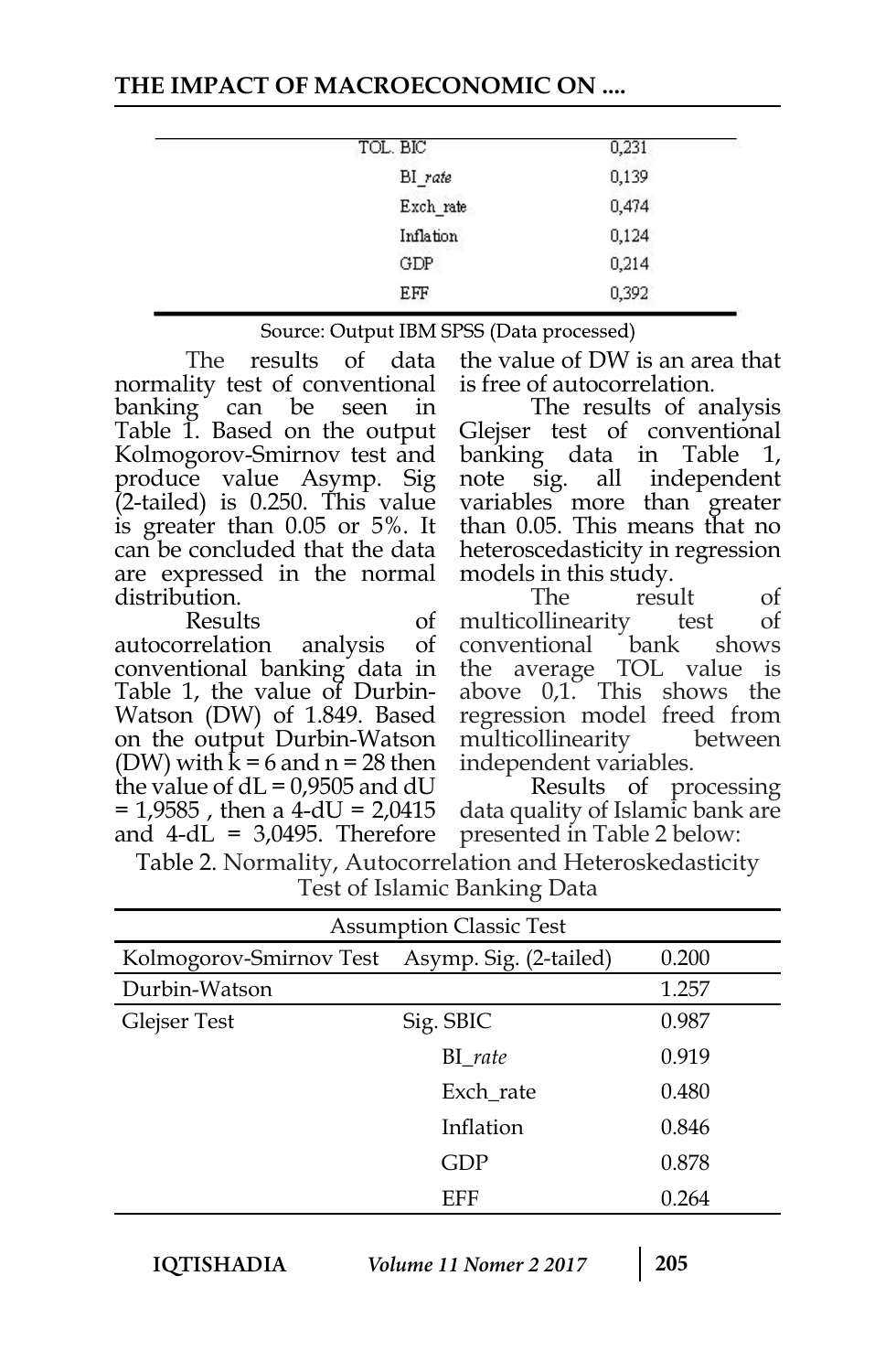| TOL. SBIC  | 0,245 |
|------------|-------|
| $BI_rate$  | 0,123 |
| Exch_rate  | 0,573 |
| Inflation  | 0,125 |
| <b>GDP</b> | 0,155 |
| EFF        | 0,325 |

Source: Output IBM SPSS (Data processed)

 Results of data normality test of Islamic bank can be seen in Table 2. Based on Kolmogorov-Smirnov test output and generate value Asymp. Sig (2-tailed) is 0.200. This value is greater than 0.05 or 5%. It can be concluded that the data are expressed in normal distribution.

Results of autocorrelation analysis of conventional banking data in Table 2, the value of Durbin-Watson (DW) of 1.257. Based on the output Durbin-Watson (DW) with  $k = 6$  and  $n = 28$  then the value of  $dL = 0.9505$  and  $dU$  $= 1,9585$ , then a 4-dU = 2,0415 and  $4-\mathrm{dL} = 3,0495$ . Therefore the value of DW is an area that is free of autocorrelation.

The results of Glejser test of Islamic bank data in Table 2, known sig. all independent variables more than greater than 0.05. This means that no heteroskedasticity in

regression models in this

study.<br>The result of multicollinearity test of Islamic bank shows the average TOL value is above 0,1. This shows the regression model freed from multicollinearity between independent variables.

Based on data analysis result of classical assumption of conventional banking and Islamic banking of data it can be concluded that data are suitable for use in multiple regression analysis. In analyzing the data in this study conducted with IBM SPSS ver. 21.

The first step is to know<br>the accuracy of the model (goodness of fit) the influence of the independent variable (BIC/SBIC, BI\_rate, exchange rate, inflation, GDP, and efficiency) on the dependent variable (NPL) then F test.

| Model | <b>Conventional Banking</b> |                | Islamic Banking |       |  |
|-------|-----------------------------|----------------|-----------------|-------|--|
|       |                             | $\mathrm{Sig}$ |                 | Sig.  |  |
|       | 16,156                      | 0 OOO          | 10.030          | 0.000 |  |

Table 3. Output F test

Source: Output IBM SPSS (Data processed)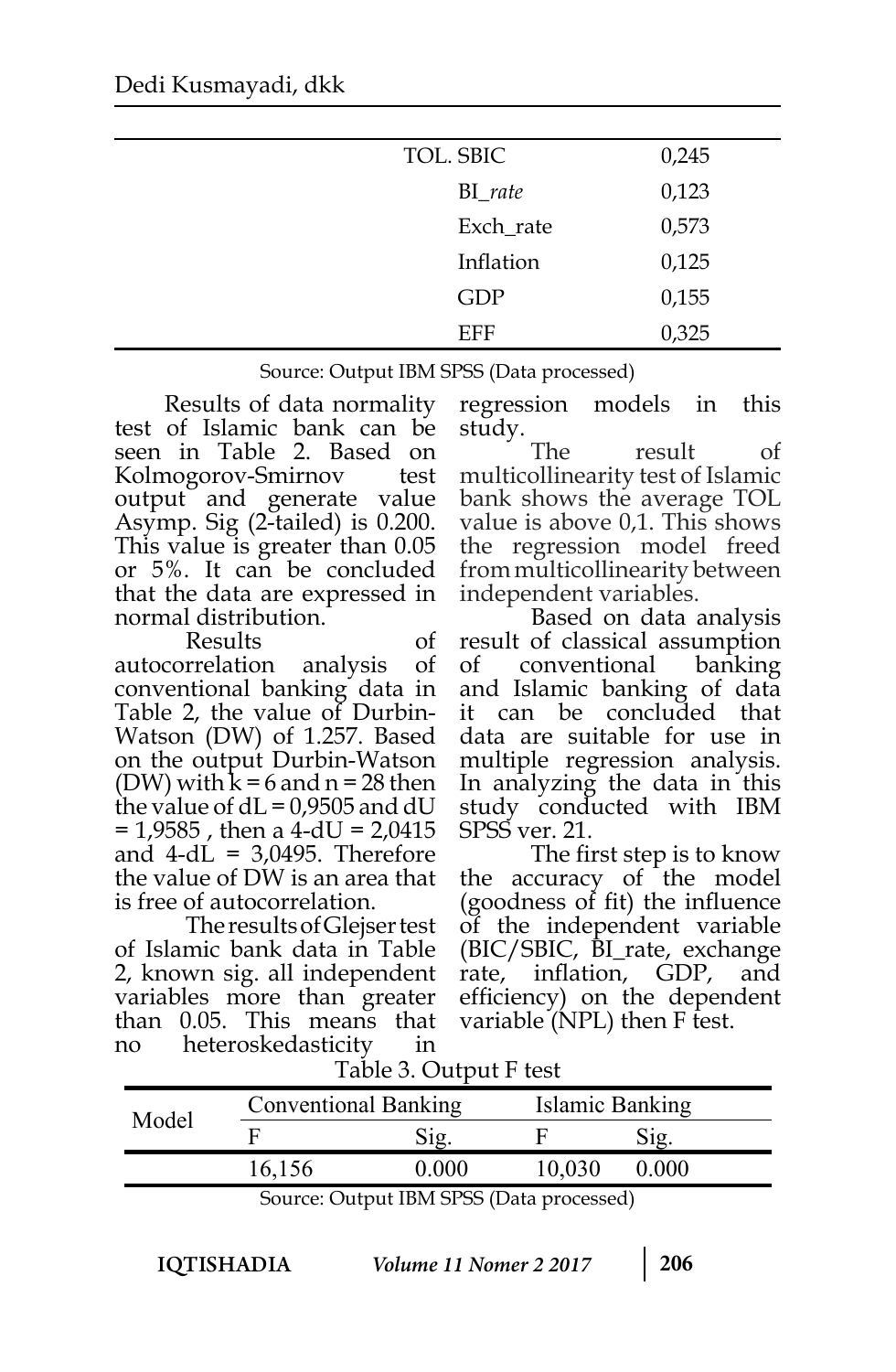Based on Table 3 showed that the value of sig. both models are 0.000. This value is smaller than the limit value sig. ( $\alpha$  = 0.05). Therefore, the results of this study indicate that in order to explain the variable debt loans (NPL/ NPF), then the variable BIC/ SBIC, BI\_rate, exchange rate, inflation, GDP, and efficiency can be used together because the model is fit for use.

Furthermore, to determine the effect of the independent variable (BIC/ SBIC, BI\_rate, Exchange Rate, Inflation, GDP, and efficiency) on the dependent variable (NPL/NPF) using t-test. Based on test results by using multiple regression analysis obtained the following results:

level was set at 5% or 0.05. The following are the effect of each independent variable in predicting the condition of the power of financial performance as measured by the quality of credit (financing).

#### **Discussion**

Impact BIC/SBIC On NPL/NPF

The analysis showed that the sig. BIC is  $0.740$  (> 0.05), it means BIC not affect on NPL conventional banks, and also sig. SBIC is 0.093 (> 0.05), it means SBIC affect the NPF Islamic banks.

From these results indicate that monetary policy set by BI through the rise and decline of BIC/SBIC will not affect the NPL but affect to NPF

| Variable        | <b>Conventional Banking</b> |           | <b>Islamic Banking</b> |           |
|-----------------|-----------------------------|-----------|------------------------|-----------|
|                 | T                           | Sig.      |                        | Sig.      |
| <b>BIC/SBIC</b> | $-0,337$                    | 0,740     | 1,760                  | $0,093**$ |
| BI rate         | 0,268                       | 0,268     | 0,335                  | 0,741     |
| Exch rate       | $-1,357$                    | 0,189     | $-0,497$               | 0,624     |
| Inflation       | $-0,907$                    | 0,375     | $-2,307$               | $0,031*$  |
| <b>GDP</b>      | $-1,817$                    | $0.084**$ | $-1,984$               | $0,060**$ |
| <b>EFF</b>      | 6,073                       | $0,000*$  | 0,182                  | 0,857     |

Table 4. Output t-Test

\*) Signifiant on 5%, \*\*) Signifiant on 10%,

Source: Output IBM SPSS (Data processed)

The results of multiple regression analysis on the data that has been tested the quality of the obtained answers to these results. The significance

for the funds disbursed by the banks to the public. However, this has little impact on the level of financial congestion of islamic bank. This happens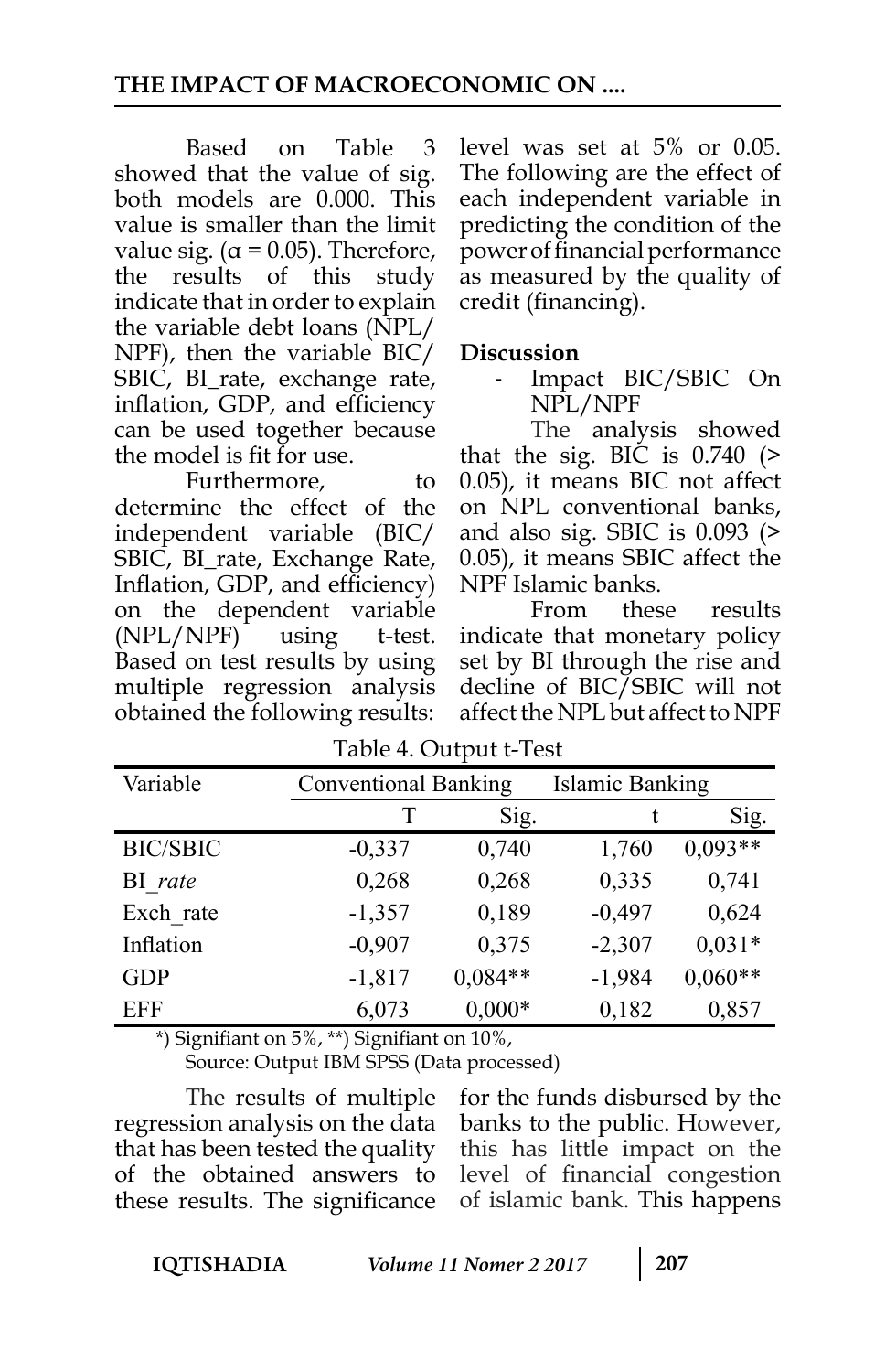because the central bank in issuing policies intended to attract funds in banks in order to stabilize the amount of money in circulation. If the circulation of money has either the value of rupiah will be stable. Therefore, the impact of what happens is people will be able to pay all of its obligations including the obligation to return the funds to the bank. Thus, measures were taken by the Bank Indonesia through BIC/SBIC it does not interfere NPL of conventional banks and Islamic banks.

> Impact BI Rate On NPL/NPF

The analysis showed that the sig. BI rate variable on conventional banking amounted to 0.268 (> 0.05), it means that the BI rate has no effect on NPL conventional banking. Likewise sig. BI rate variable on Islamic banking amounted to 0.741 (> 0.05), it means that the BI rate has no effect on Islamic banking NPF.

Based on these results can be explained that the monetary policies issued by BI through the interest rate of Bank Indonesia (BI rate) will not interfere with the ratio of bad loans in the banking sector both conventional and Islamic banking. This means that the interest rate is not the reason for the growing

nonperforming loan ratio, as this has been anticipated by the management of conventional banks to improve the quality of the distribution of funds. The bank's management has succeeded in selecting clients who deserve to be given credit/financing so that the size of the lending rate set by conventional banks, which is derived from the high BI rate will not interfere with the power of the customer to meet its obligations. Likewise, impact on Islamic banks because indirectly that the BI rate will determine the attitude of customers in this field to Islamic bank financing, it turns on the periods of the study did not prove their influence. This is a proof that the concept of profit sharing which is run by Islamic banks have managed to respond well to the community. Therefore it can be concluded that the monetary policy BI by determining the amount of BI rate does not affect the NPL of the conventional banking and Islamic banking financing quality.

> - Impact Exchange Rate On NPL/NPF

The analysis showed that the sig. variable exchange rate at the conventional banks 0.189 (>0.05), it means that the exchange rate has no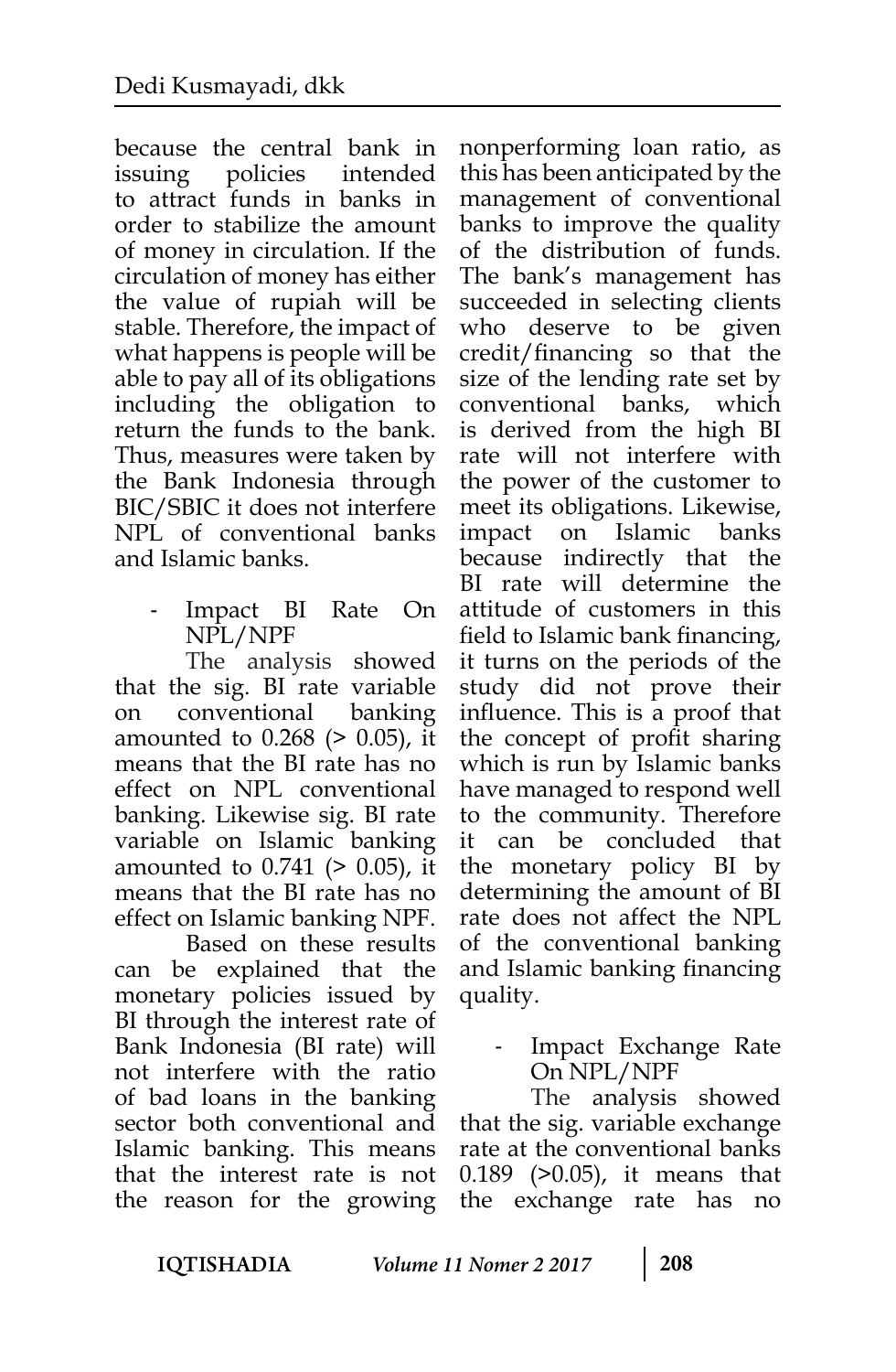effect on NPL conventional banking. Likewise sig. variable exchange rate on Islamic banking 0.624 (>0.05) it means that the exchange rate has no effect on NPL Islamic banking.

Based on the results of this study proves that the exchange rate of rupiah to US dollar as a result of a market mechanism, especially due to the flow of export and import goods resulting from the outflow of money from domestic to abroad has no impact on conventional banking and Islamic banking. If the exchange rate rupiah to US dollar rises or vice versa so the ratio of bad loans will not be disrupted. This situation can be illustrated by the conditions in which the exchange rate rupiah to US dollar rises, the prices of goods and services in the country tend to fall. Therefore there will be a very tight price competition that causes the risk of failure of sale. This situation causes the product that has been produced well exploited through export sales because it gives more opportunity to get profit. Thus, the company is able to pay off its credit to the bank so that the risk of congestion for both conventional and Islamic banking becomes non-existent. Vice versa if the exchange rate of rupiah to US dollar is down then the company is able to

anticipate with a good strategy so that the condition does not affect its obligation to pay off the debt to the bank so that ultimately does not disrupt the level of a bad loan of banks. This proves that the exchange rate does not affect the ratio of bad loans for both types of banking. So in accordance with the findings of Mutamimah and Chasanah (2012) that exchange rate is influential but not significant to NPF.

> Impact Inflation On NPL/NPF

The analysis showed that the sig. Inflation in the conventional banking variable of 0.375 (>0.05) it means that the inflation has no effect on NPL conventional banking. While sig. variable inflation on the Islamic banking amounted to 0.031 (< 0.05), with negative direction, it means that inflation has a negative effect on the NPF Islamic banking.

Inflation shows a simultaneous price increase and indicates a weakness of the country's economy. However, based on the results of the above analysis, the condition has no impact on conventional banking so that the NPL ratio remains stable. The weak economic condition has been able to be overcome by the society so it does not make the community become unable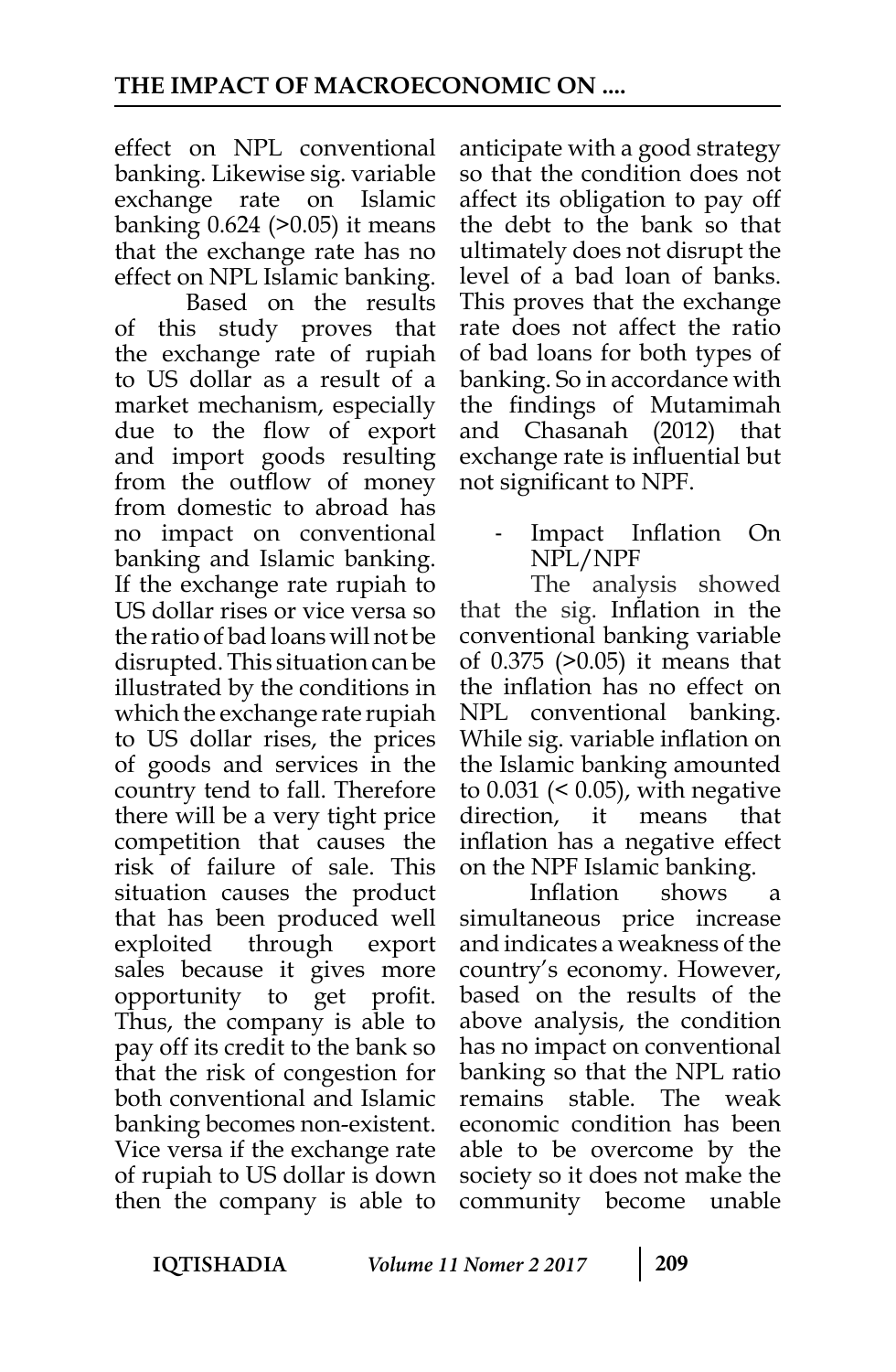to pay off their debts to the banking system. This result is in accordance with the results of previous research that Arya (2010) found that inflation does not have a significant impact on the NPL. Similarly, research results Firmansyah (2014) conducted on Islamic Rural Bank in Indonesia showed that statistically proved that when people decreased purchasing power, the community did not reduce its obligation in paying its debts.

But unlike Islamic Banking. At the time of inflation so that the economic strength of the community becomes weakened, then the way that is done by Islamic banking when the inflation is still running its activities as usual. So many companies, especially large-scale companies that make large loans and used to increase production. Increased production is what causes sales to increase and the profit gained to increase. Of the large profits, the company is able to repay its loan debt so that the impact on the decreasing level of congestion of Islamic banking. This is resolved because the concept used by Islamic banking is a profitsharing rather than interestbased so as not to incriminate one party, especially customers when the economy is weakening. The results of this

study are in accordance with Soebagia (2005), Hoggarth, et al (2005) and Farhan et al. (2012) found that inflation had a significant impact on nonperforming loans.

From the results of this study can be concluded that inflation does not affect anything against NPL of the conventional bank. However, inflation is favorable to Islamic banking because when inflation rises it will lower the ratio of NPF Islamic bank.

- Impact GDP On NPL/ NPF

The analysis showed that the sig. GDP in the conventional banking variable of 0.084 (>0.1), it means GDP negative effect on NPL conventional banking. While sig. GDP in Islamic banking variable of 0.060 (<0.1), which negative direction, it means that GDP has negative effect on the NPF Islamic banking.

Based on the results of the above analysis, it can be concluded that banking are selective in choosing customers so that with the increase in GDP, the impact on the decline in bad financing either conventional banking or islamic banking. In addition, Islamic banking has run the principle of profit sharing with both which makes the two sides between the Islamic banking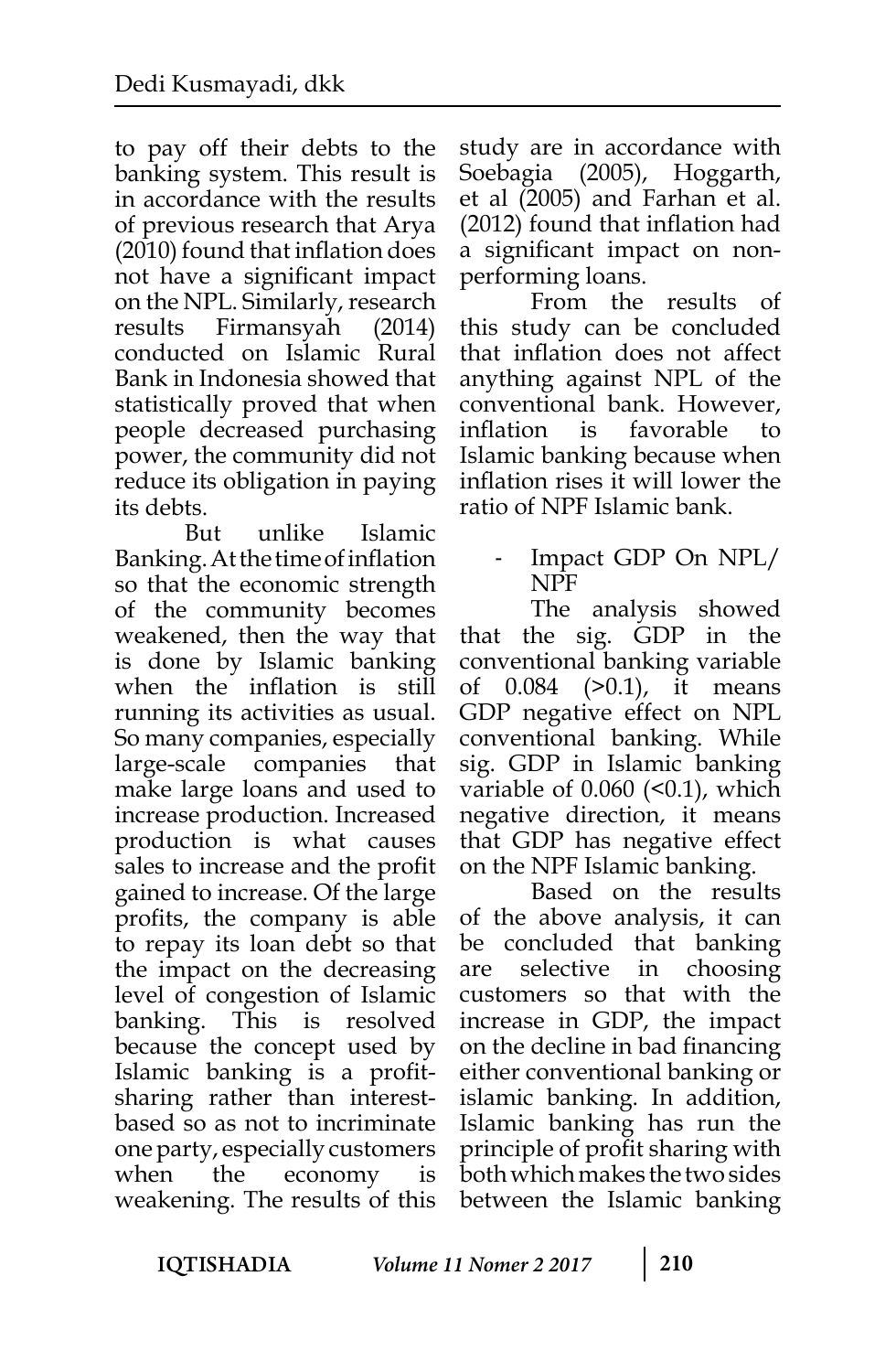with customer is not harmed because if the a customer gets profit then the profits are the rights of both parties and if any loss occurs then the risk of loss is borne together. Therefore, higher GDP will lower the NPF ratio. Even if the financing disbursed by Islamic banking using the sale and purchase product then the increase in sales as reflected by the increase in GDP will increase the company's profit also, in the end, the company will be able to pay off its obligations. So that will reduce the ratio of NPF/NPL. The results of this study consist with Shu (2002), Bofondi & Ropele (2011) and Farhan et. Al. (2012) founds GDP negatively related to problem loans.

> Impact Efficiency On NPL/NPF

This analysis was conducted to determine whether bad loans also affected by the efficiency of the bank. This is based on efficiency, as measured by OEOI is just one part of the financial management to regulate the flow of available cash at the bank. The cash flow of determining the distribution fund to a community.

The analysis showed that the sig. efficiency is 0.000 (< 0.05), it means efficiency has positive effect on NPL

conventional banking. While sig. efficiency is 0.857 (> 0.05), it means efficiency does not affect on NPF Islamic banking.

From the results of the above analysis can be explained that the amount of the ratio of bad loans determined also by the level of efficiency. The more efficient the smaller the NPL ratio. So conventional banks should always pay attention to any costs incurred and should be able to increase revenue. In contrast to the results of analysis on Islamic bank, there is no impact whatsoever on the efficiency of the NPF ratio. If we synchronize with the result of research of Firmansyah (2014) conducting research at Islamic rural bank in Indonesia that efficiency does not necessarily reduce the nonperforming finance, this is because bad loans are external banking business that directly relates to the society in paying its obligation not depending on the efficiency of banking operational. So that bank efficiency is not a standard of management in taking policy regarding the management of problem loans.

## **CONCLUSION**

Based on the research that has been conducted that BIC does not effect on the NPL but SBIC effect on the NPF. This means spending policies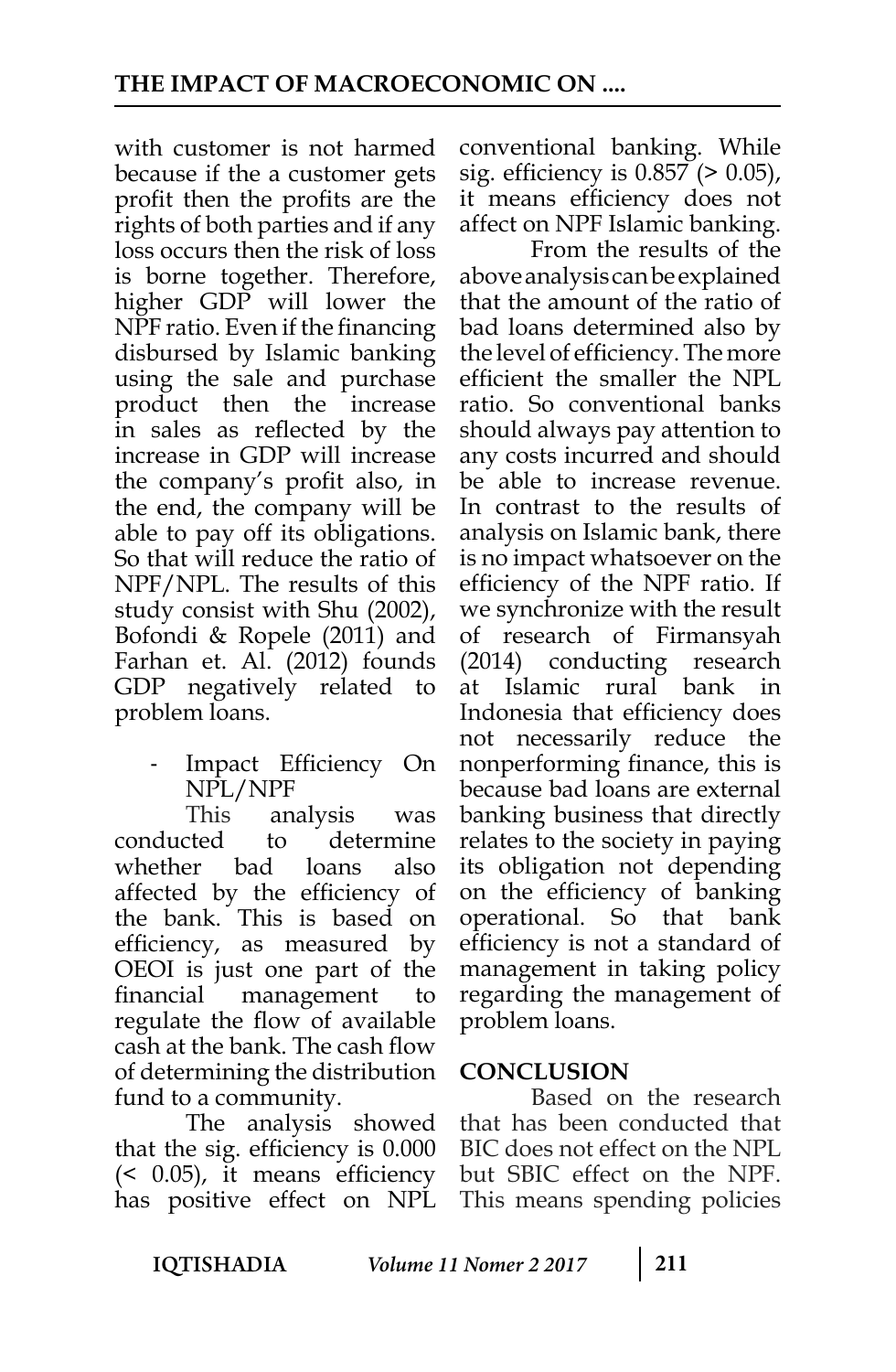BIC/SBIC by Bank Indonesia will not disturb banking NPL conventional banking but impact on Islamic banking.

BI rate does not affect the NPL/NPF and also BI rate does not affect the NPF. This means that the BI rate will not disturb the credit quality of conventional and Islamic banking so that both types of banks strong enough to withstand the risks of BI rate.

The exchange rate does not affect the NPL and also Exchange rate does not affect the NPF. This means that the exchange rate rupiah to US dollar will not disturb the credit quality of both conventional and Islamic banking.

Inflation does not affect on the NPL but inflation negative effect on the NPF. This shows that inflation does not give anything to the conventional bank but inflation is favorable for Islamic bank because when inflation rises it will lower the ratio of NPF Islamic bank.

GDP negative effect on the NPL and NPF. This means that GDP gives the good impact for conventional and Islamic bank that is lower NPF ratio.

In addition to the above conclusion, there are some suggestions that can author to convey to improve the quality of research in the future,

including 1) can be added other macroeconomic indicators as independent variables that predicted effect on the NPL to be known more widely on the impact of macroeconomic variables more to the occurrence of nonperforming loan. 2) The period of only 7 years of research so as to increase the confidence on the research results can be extended research period.

# **IMPLICATION**

Based on the findings in this study indicates that some macroeconomic variables have a good impact on Islamic banking that are SBIC, inflation and GDP. With rising SBIC, inflation and GDP, the NPF ratio of Islamic banking has declined. Thus, Islamic banking can enjoy the conditions at the time of inflation, at that time all prices are rising and can be said economic conditions are weakening, but the quality of financing is even better, and this is a unique condition. Likewise, when the GDP is rising then the economic condition can be said is good, it turns out this has a good impact on Islamic banking because it can reduce the NPF ratio. Meanwhile, conventional banking is not affected by any of the macroeconomic variables studied. Based on these analyses, the results of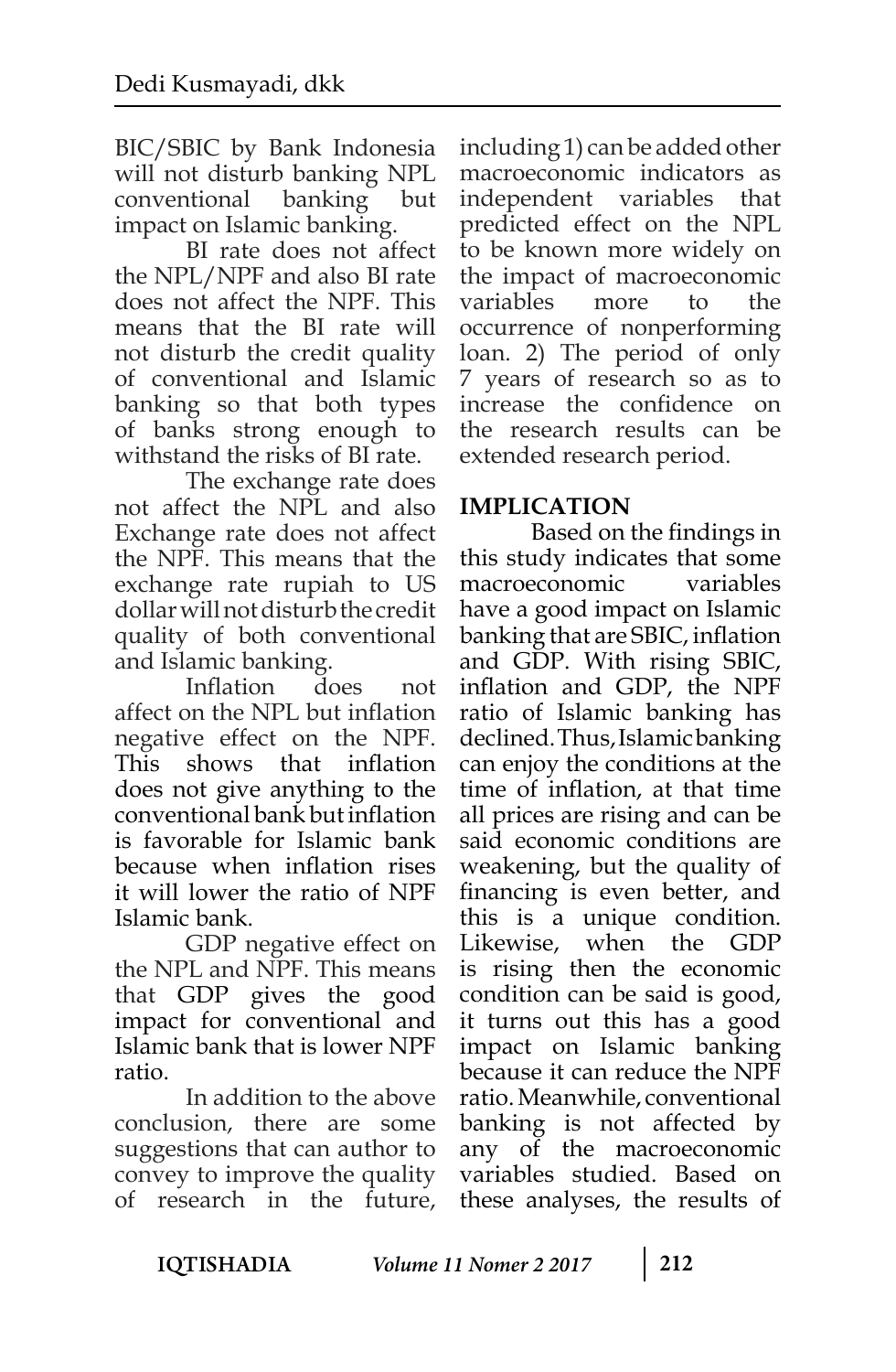this study can be used as the material for Bank Indonesia and General Banking concerning macroeconomic policies related to the bank credit quality, that NPF Islamic banking are more sensitive to some macroeconomic conditions compared to NPL conventional bank.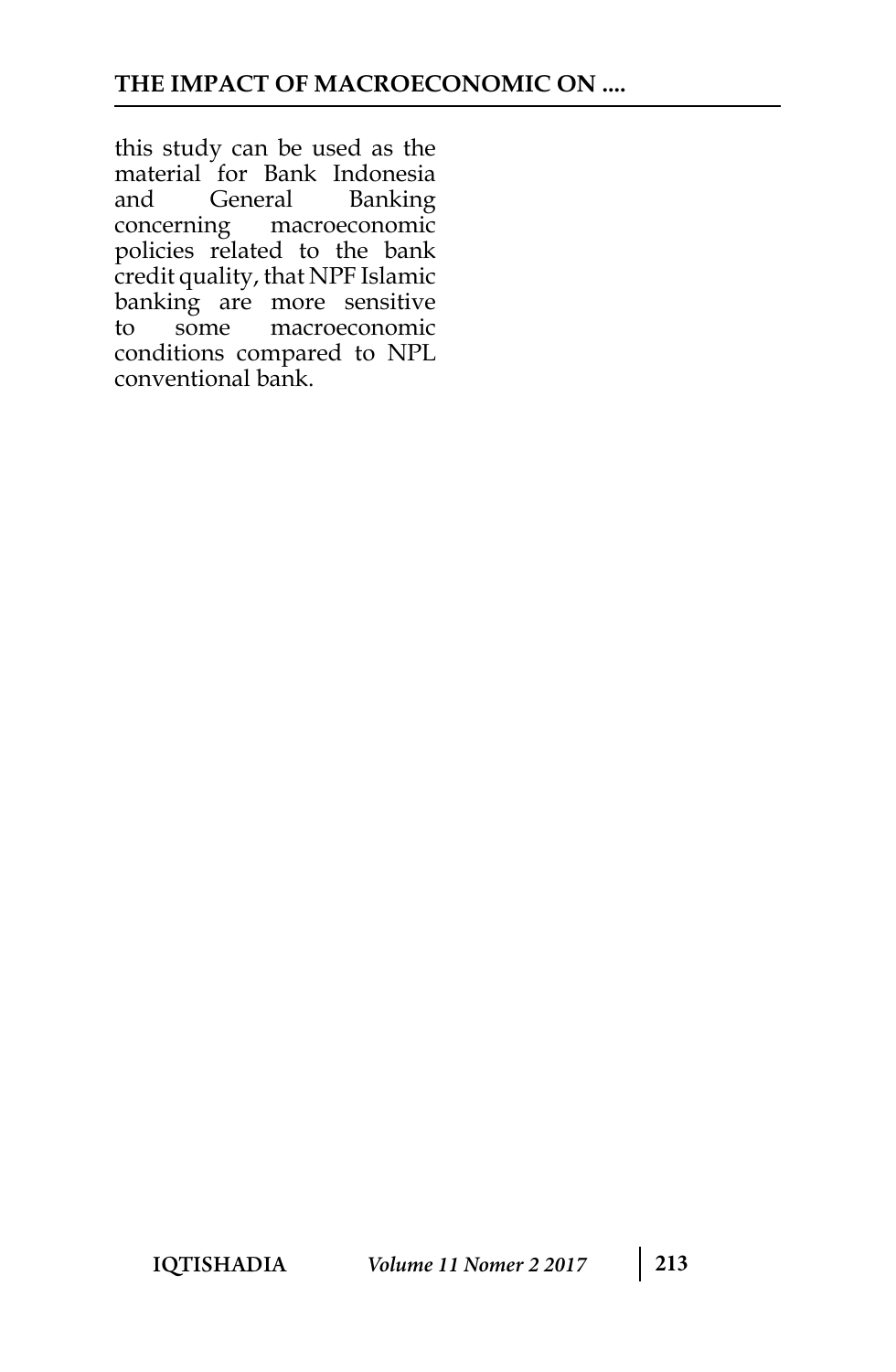#### **REFERENCES**

- Antonio, Muhammad Syafii. (2001). *Bank Syariah dari Teori ke Praktik*. Jakarta: Gema Insani Press.
- Arya, Wikutama. (2010). *Faktor-faktor yang mempengaruhi Nonperforming loan Bank Pembangunan Daerah (BPD).* Tesis, at Pascasarjana Programme of Accounting Magister of Indonesia University.
- Barajas, Adolfo L.L dan Restrepo, Jorge E. (2008). Macroeconomic Fluctuation and Bank Behavior in Chile. *Revisa de Analysis Economico*. Vol. 23 (2). Chile: Central Bank of Chile.
- Bofondi, M. and Ropele, T. (2011). Macroeconomic Determinants of Bad Loans: Evidence From Italian Banks*. Banca d'Italia Occasional Papers*. No. 89.
- Dwipartha, N. M. W. (2013). *Pengaruh Faktor Ekonomi Makro dan Kinerja Keuangan Terhadap Nilai Perusahaan Manufaktur di Bursa Efek Indonesia*. Economics Faculty of Udayana University.
- Farhan, Muhammad et. al. (2012). Determinants of Non-Performing Loans: Perception of Pakistani Bankers. *European Journal of Business and Management.* 2012. ISSN 2222-1905 (Paper) ISSN 2222-2839 (Online) Vol 4 (19).
- Irdaus, Novia (2017). *Analisis Determinan Non Performing Loan pada Bank Umum Konvensional di Indonesia*. Tesis at Universitas Negeri Yogyakarta.
- Firmansyah, Irman. (2014). Determinant of Nonperforming loan: The Case of Islamic Bank in Indonesia". *Buletin Ekonomi Moneter Perbankan*. Vol. 17 (2).
- Ghazali, Imam. (2013). *Aplikasi Analisis Multivariate dengan Program IBM SPSS 21*. Semarang: BP Diponegoro University.
- Hakim, Arif Rahman (2017). "Pengaruh Kondisi Ekonomi Makro dan Proses Manajemen Resiko Kredit terhadap Non
	- IQTISHADIA *Volume 11 Nomer 2 2017* **214**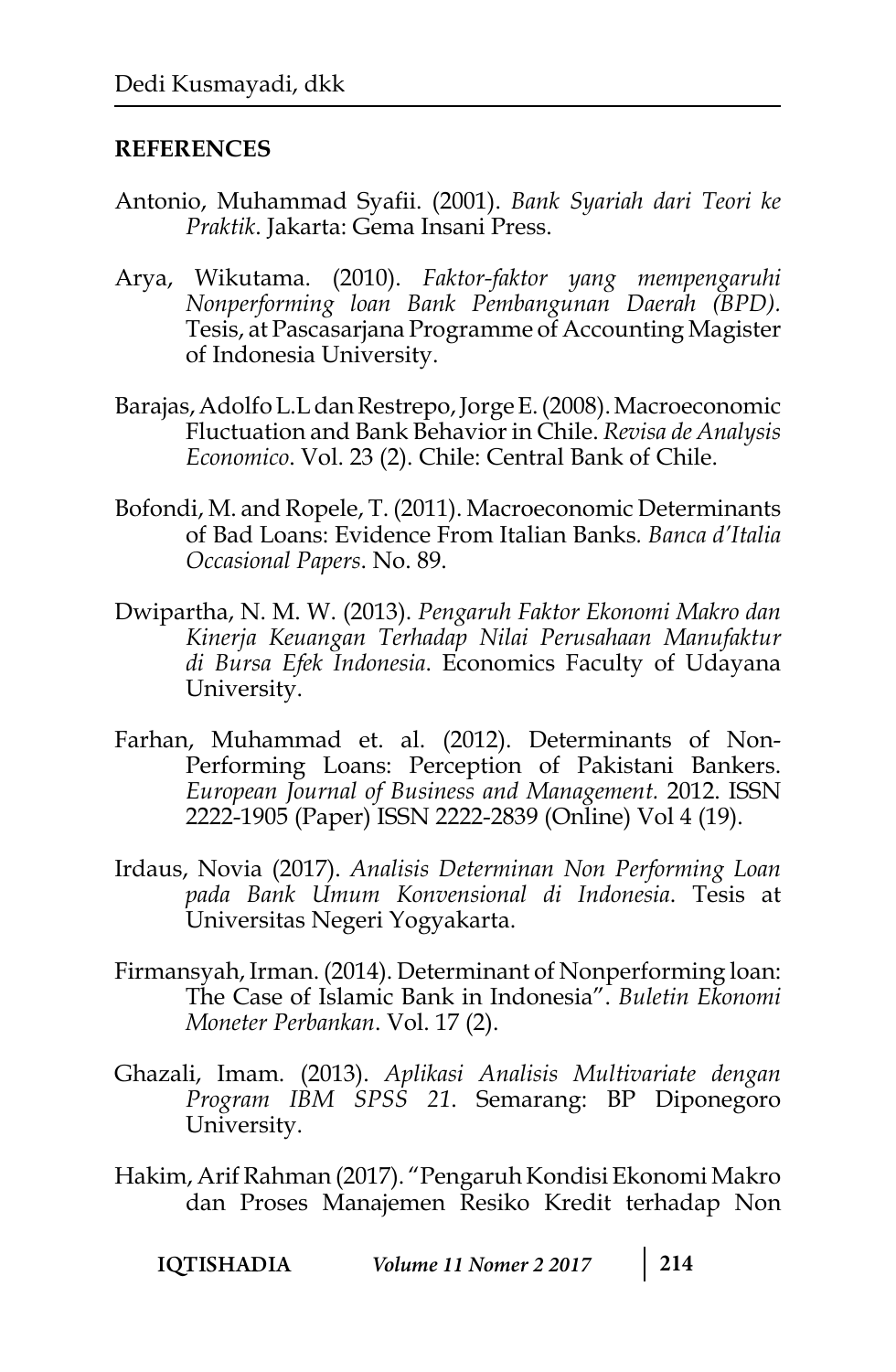Performing Loan". *E-Journal*. Fakultas Ilmu Administrasi Universitas Brawijaya. Vol 11 (2).

- Hoggarth, Glenn; Sorensen, Steffen dan Zicchino, Lea. (2005). Stress tests of UK banks using a VAR approach. *Bank of England Working Paper.* No. 282, ISSN 1368-5562.
- Iqbal, Muhammad. (2008). *Perbandingan Faktor-Faktor yang Mempengaruhi Pembiayaan Bermasalah pada Perbankan Syariah dan Perbankan Konvensional*. Tesis PSKTTI-UI. Jakarta.
- Kurniawan, T. (2004). *Determinan Tingkat Suku Bunga Pinjaman di Indonesia Tahun 1983-2002.* Economics Faculty of UNS Surakarta.
- Mutamimah dan Chasanah, Siti N. Z. (2012). Analisis Eksternal dan Internal dalam Menentukan *Non Performing Financing*  Bank Umum Syariah di Indonesia". *Jurnal Bisnis dan Ekonomi.* Vol. 19 (1), pp. 49-64.
- Payamta, Machfoed. (1999). Evaluasi Kinerja Perusahaan Perbankan Sebelum Menjadi Perusahaan Publik Di Bursa Efek Jakarta (BEJ). *Kelola,* No. 26/VIII.
- Poetry, Zakiyah Dwi dan Sanrego, Yulizar D. (2011). Pengaruh Variabel Makro dan Mikro terhadap NPL Perbankan Konvensional dan NPF Perbankan Syariah. *Islamic Finance & Business Review.* 2011. Vol. 6 (2).
- Rahmawulan, Yunis, (2008). *Perbandingan Faktor Penyebab Timbulnya NPL dan NPF Pada Perbankan Konvensional dan Syariah di Indonesia*. Tesis, at Pascasarjana Programme of Accounting Magister of Indonesia University.
- Salas, Vincente dan Jesus Saurina. (2002). Credit Risk in Two Institutional Regimes: Spanish Commercial and Savings Banks. *Journal of Financial Services Research*, Vol. 22 (3), pp. 203-224.
- Samsul, M. (2006). *Pasar Modal & Manajemen Portofolio*. Surabaya: Erlangga.

| IQTISHADIA | Volume 11 Nomer 2 2017 | $\begin{array}{c} \boxed{215} \\ \end{array}$ |
|------------|------------------------|-----------------------------------------------|
|------------|------------------------|-----------------------------------------------|